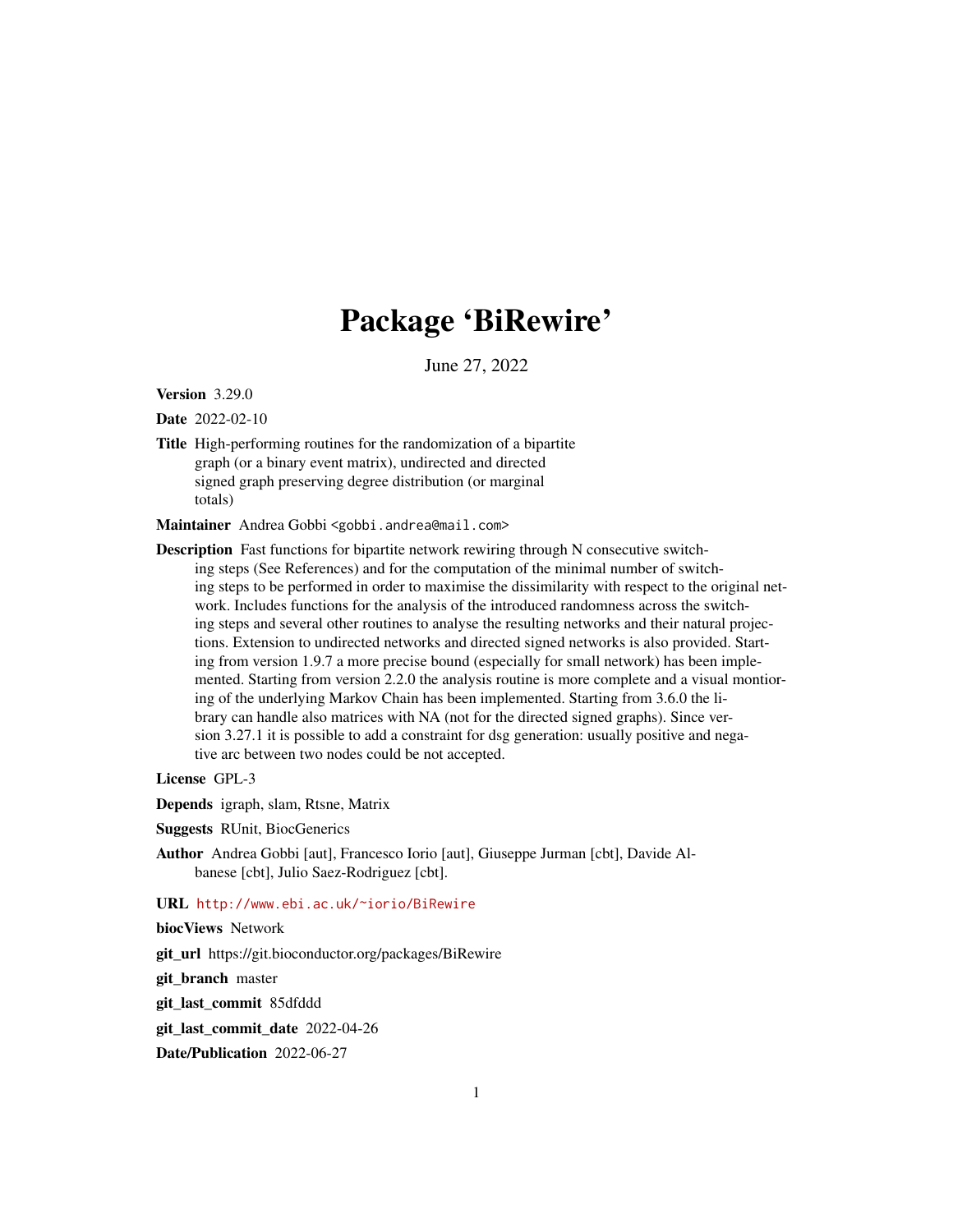# <span id="page-1-0"></span>R topics documented:

| Index | 35 |
|-------|----|
|       |    |

BiRewire-package *The BiRewire package*

#### Description

R package for computationally-efficient rewiring of bipartite graphs (or randomisation of 0-1 tables with prescribed marginal totals), undirected and directed signed graphs (dsg). The package provides useful functions for the analysis and the randomisation of large biological datasets that can be encoded as 0-1 tables, hence modeled as bipartite graphs by considering a 0-1 table as an incidence matrix, and for data that can be encoded as directed signed graphs such as patways and signaling networks. Large collections of such randomised tables can be used to approximate null models, preserving event-rates both across rows and columns, for statistical significance tests of combinatorial properties of the original dataset. The package provides an interface to a sampler routine useful for generating correctly such collections. Moreover a visual monitoring for the Markov Chain underlying the swithicng algorithm has been implemented. Since version 3.6.0 the SA can be performed also using matrices with NAs. In this case the positions of the NAs are preserved as the degree distribution. This extension is limited when the tables are provided instead of the graphs and does not work for the dsg.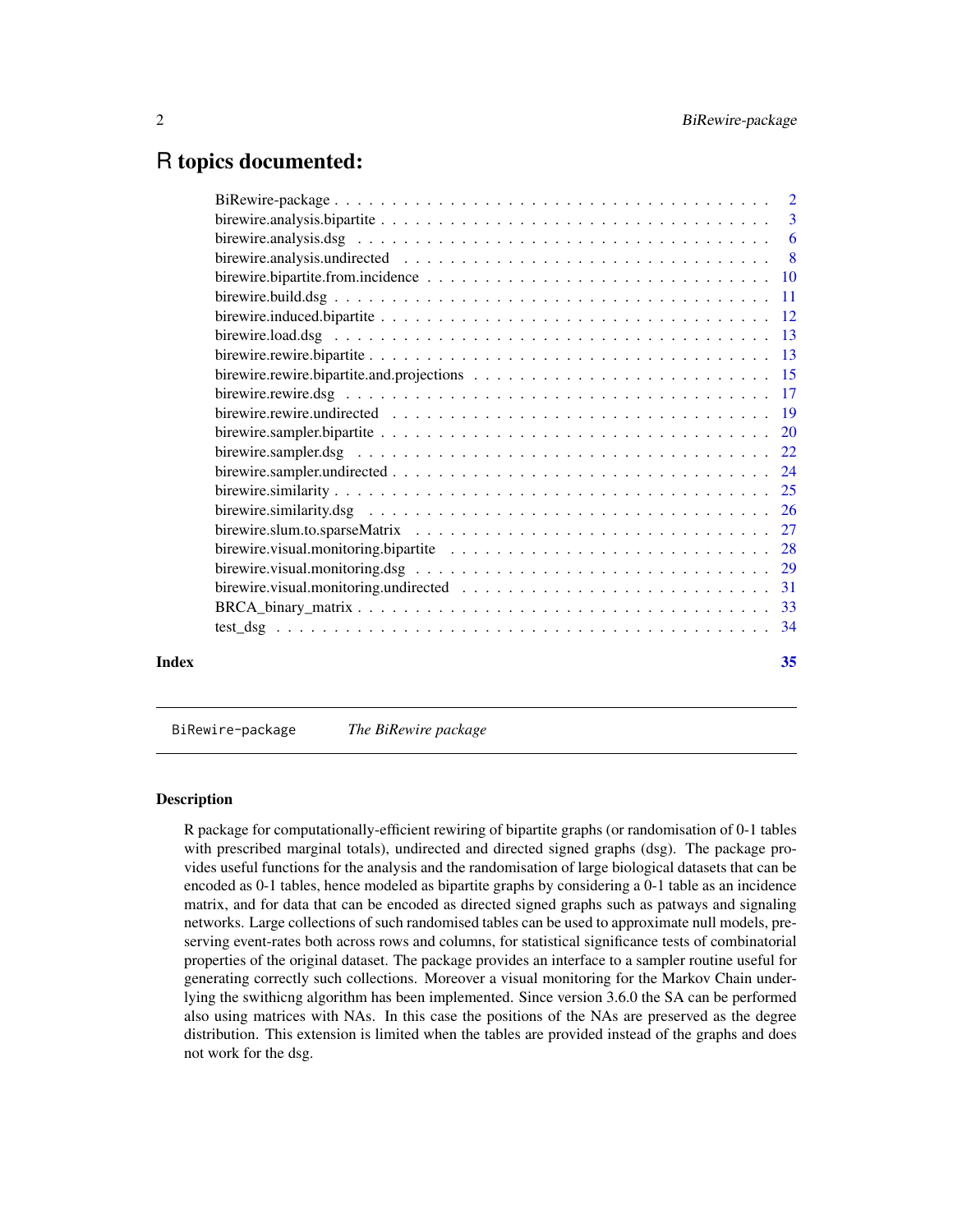#### <span id="page-2-0"></span>Details

Summary:

| Package:                                      | BiRewire  |
|-----------------------------------------------|-----------|
| Version:                                      | 3.7.0     |
| Date: 2017-02-27                              |           |
| Require: slam, igraph, Rtsne, Matrix, R>=2.10 |           |
| URL: http://www.ebi.ac.uk/~iorio/BiRewire     |           |
| License:                                      | $GPI - 3$ |

#### Author(s)

Andrea Gobbi [aut], Davide Albanese [cbt], Francesco Iorio [cbt], Giuseppe Jurman [cbt]. Maintainer: Andrea Gobbi <gobbi.andrea@mail.com>

#### References

Iorio, F. and and Bernardo-Faura, M. and Gobbi, A. and Cokelaer, T.and Jurman, G.and Saez-Rodriguez, J. (2016) *Efficient randomization of biologicalnetworks while preserving functionalcharacterization of individual nodes* Bioinformatics 2016 1 (17):542 doi: 10.1186/s12859-016-1402-1.

Gobbi, A. and Iorio, F. and Dawson, K. J. and Wedge, D. C. and Tamborero, D. and Alexandrov, L. B. and Lopez-Bigas, N. and Garnett, M. J. and Jurman, G. and Saez-Rodriguez, J. (2014) *Fast randomization of large genomic datasets while preserving alteration counts* Bioinformatics 2014 30 (17): i617-i623 doi: 10.1093/bioinformatics/btu474.

Iorio, F. and and Bernardo-Faura, M. and Gobbi, A. and Cokelaer, T.and Jurman, G.and Saez-Rodriguez, J. (2016) *Efficient randomization of biologicalnetworks while preserving functionalcharacterization of individual nodes* Bioinformatics 2016 1 (17):542 doi: 10.1186/s12859-016-1402-1.

Jaccard, P. (1901), *Étude comparative de la distribution florale dans une portion des Alpes et des Jura*, Bulletin de la Société Vaudoise des Sciences Naturelles 37: 547–579.

R. Milo, N. Kashtan, S. Itzkovitz, M. E. J. Newman, U. Alon (2003), *On the uniform generation of random graphs with prescribed degree sequences*, eprint arXiv:cond-mat/0312028 Csardi, G. and Nepusz, T (2006)

Van der Maaten, L.J.P. and Hinton, G.E., *Visualizing High-Dimensional Data Using t-SNE*. Journal of Machine Learning Research 9(Nov):2579-2605, 2008 *The igraph software package for complex network research*, InterJournal, Complex Systems <http://igraph.sf.net>

<span id="page-2-1"></span>birewire.analysis.bipartite

*Analysis of Jaccard similarity trends across switching steps.*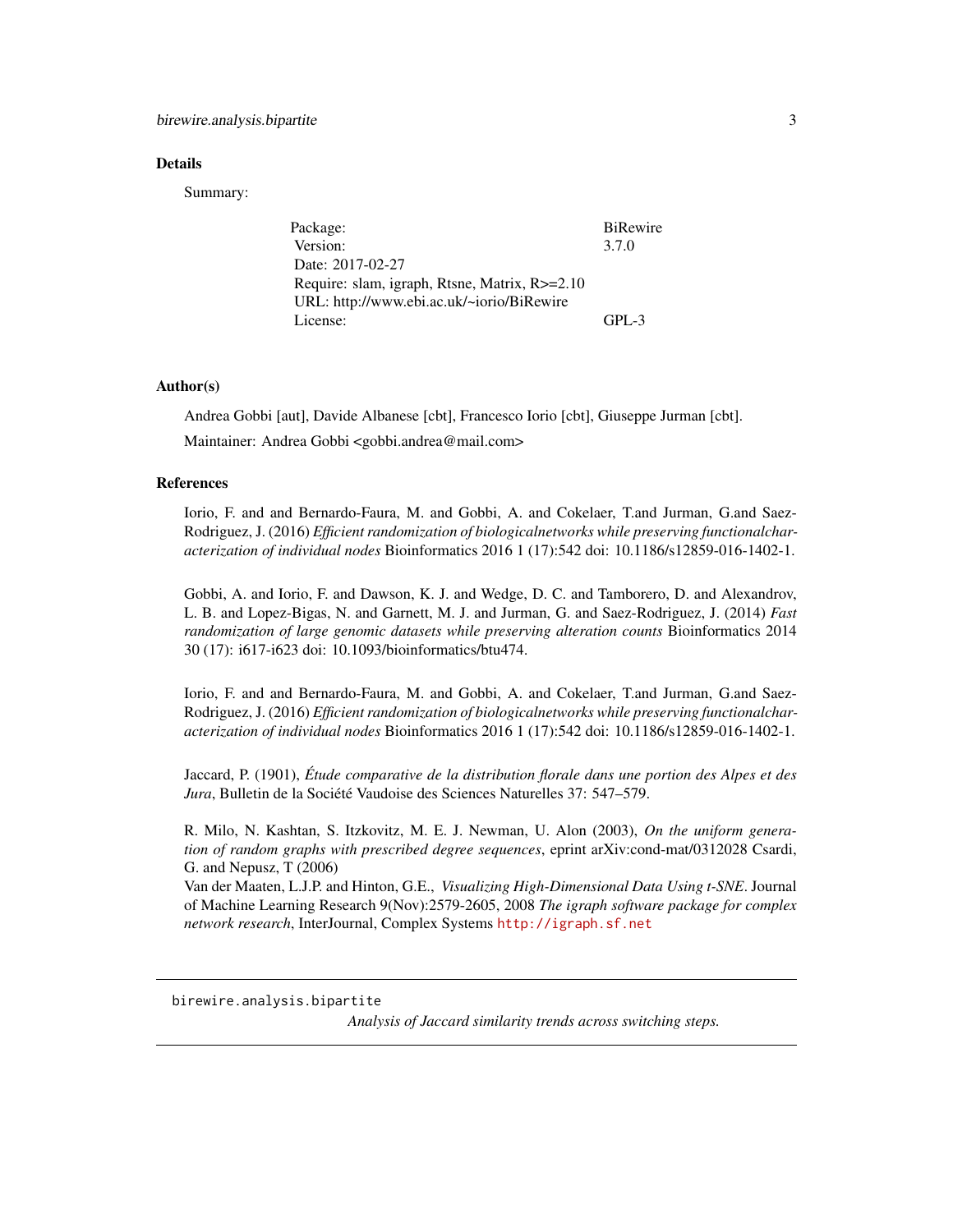#### <span id="page-3-0"></span>Description

This function performs a sequence of *max.iter* switching steps on the input bipartite graph *g* and compute the Jaccard similarity between *g* (the initial network) and its rewired version each *step* switching steps. This procedure is pefromed *n.networks* times and a simple explorative plot, with mean and CI, is visualized if *display* is set to true.

# Usage

```
birewire.analysis.bipartite(incidence, step=10, max.iter="n",accuracy=0.00005,
verbose=TRUE,MAXITER_MUL=10,exact=FALSE,n.networks=50,display=TRUE)
```
# Arguments

| incidence   | Incidence matrix of the initial bipartite graph $g$ (can be extracted from an igraph<br>bipartite graph using the get. incidence function). Since 3.6.0 this matrix can<br>contain also NAs and the position of such entries will be preserved by the SA;                                                                                                                                                                                                                                                                                                     |
|-------------|---------------------------------------------------------------------------------------------------------------------------------------------------------------------------------------------------------------------------------------------------------------------------------------------------------------------------------------------------------------------------------------------------------------------------------------------------------------------------------------------------------------------------------------------------------------|
| step        | 10 (default): the interval (in terms of switching steps) at which the Jaccard index<br>between $g$ and the its current rewired version is computed;                                                                                                                                                                                                                                                                                                                                                                                                           |
| max.iter    | "n" (default) the number of switching steps to be performed (or if $exact = TRUE$<br>the number of successful switching steps). If equal to "n" then this number is<br>considered equal to the analytically derived lower bound presented in Gobbi<br><i>et al.</i> (see References): $N = e/2(1-d)\ln((e-de)/\delta)$ if exact is FALSE,<br>$N = e(1-d)/2\ln((e-de)/\delta)$ otherwise, where e is the number of edges<br>of $g$ and $d$ its edge density. This bound is much lower than the empirical one<br>proposed in Milo et al. 2003 (see References); |
| accuracy    | 0.00005 (default) is the desired level of accuracy reflecting the average distance<br>between the Jaccard index at the N-th step and its analytically derived fixed point<br>in terms of fracion of common edges;                                                                                                                                                                                                                                                                                                                                             |
| verbose     | TRUE (default). When TRUE a progression bar is printed during computation;                                                                                                                                                                                                                                                                                                                                                                                                                                                                                    |
| MAXITER_MUL | 10 (default). If $\textit{exact} = \textit{TRUE}$ in order to prevent a possible infinite loop the<br>program stops anyway after MAXITER_MUL*max.iter iterations;                                                                                                                                                                                                                                                                                                                                                                                             |
| exact       | FALSE (default). If TRUE the program performs <i>max.iter</i> swithcing steps, oth-<br>erwise the program will count also the not-performed swithcing steps;                                                                                                                                                                                                                                                                                                                                                                                                  |
| n.networks  | 50 (default), the number of independent rewiring process starting from the same<br>inital graph from which the mean value and the CI is computed.                                                                                                                                                                                                                                                                                                                                                                                                             |
| display     | TRUE (default). If TRUE two explorative plots are displayed summarizing the<br>trend of the Jaccard index in terms of mean and confidence interval.                                                                                                                                                                                                                                                                                                                                                                                                           |

# Details

This function performs *max.iter* switching steps (see references). In particular, at each step two edges are randomly selected from the current version of *g*. Let these two edges be  $(a, b)$  and  $(c, d)$ (where  $a$  and  $c$  belong to the first class of nodes whereas  $b$  and  $d$  belong to the second one), with  $a \neq c$  and  $b \neq d$ .

If the  $(a, d)$  and  $(c, b)$  edges are not already present in the current current version of *g* then  $(a, d)$ and $(c, b)$  replace  $(a, b)$  and  $(c, d)$ .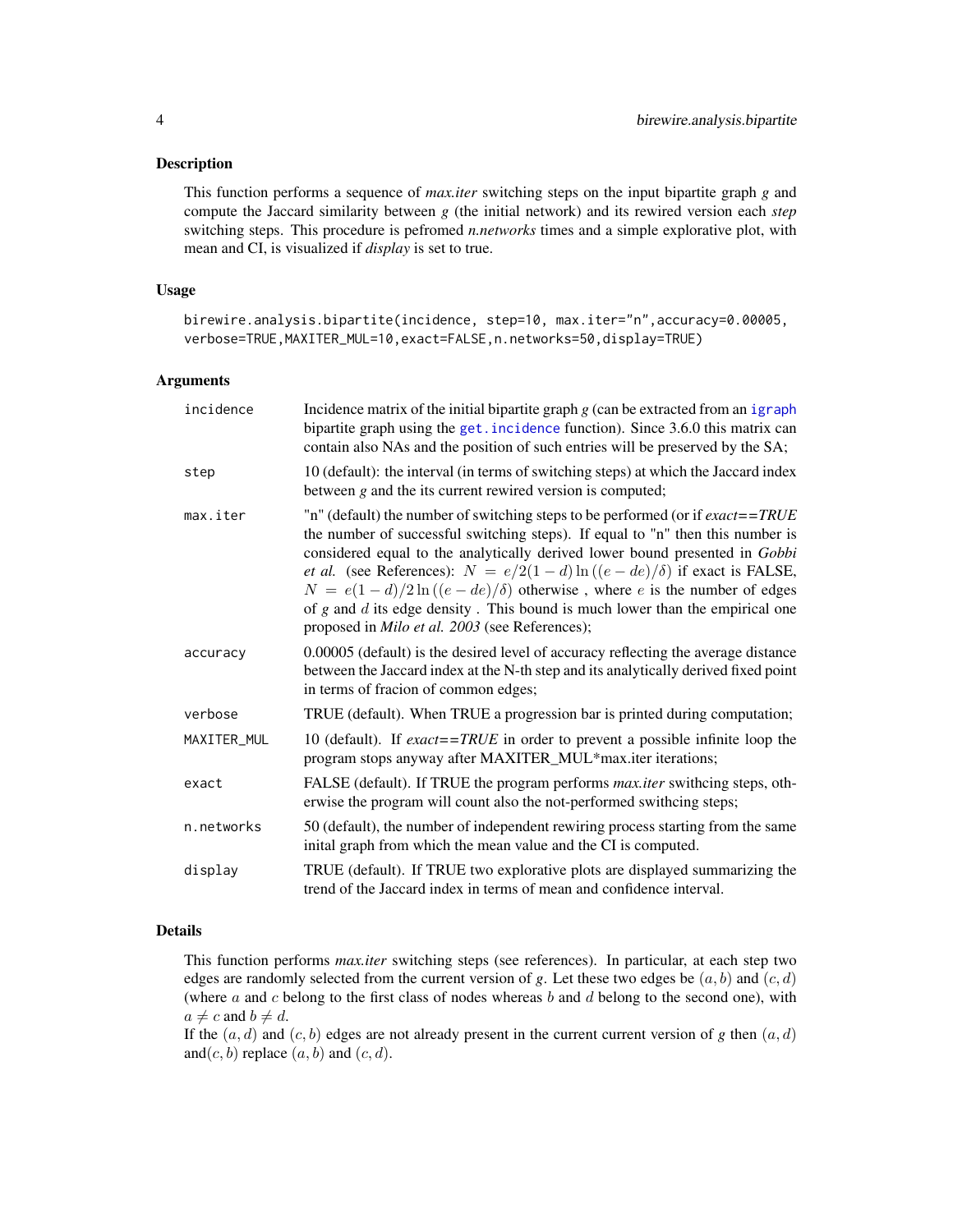At each *step* number of switching steps the function computes the Jaccard index between the original graph *g* and its current version.

This procedure is perfomed *n.networks* times and if *display* is set to TRUE, two explorative plots showing the mean value of the Jaccad Index over the SS and its CI are displayed.

# Value

A list containing a data.frame *data* collecting all the Jacard index computed (each row is a run of the SA), and the analytically derived lower bound *N* of switching steps to be performed by the switching algorithm in order to provide the revired version of *g* with the maximal level of achievable randomness (in terms of dissimilarity from the initial *g*).

#### Author(s)

Andrea Gobbi Maintainer: Andrea Gobbi <gobbi.andrea@mail.com> Special thanks to: Davide Albanese

#### References

Gobbi, A. and Iorio, F. and Dawson, K. J. and Wedge, D. C. and Tamborero, D. and Alexandrov, L. B. and Lopez-Bigas, N. and Garnett, M. J. and Jurman, G. and Saez-Rodriguez, J. (2014) *Fast randomization of large genomic datasets while preserving alteration counts* Bioinformatics 2014 30 (17): i617-i623 doi: 10.1093/bioinformatics/btu474.

Iorio, F. and and Bernardo-Faura, M. and Gobbi, A. and Cokelaer, T.and Jurman, G.and Saez-Rodriguez, J. (2016) *Efficient randomization of biologicalnetworks while preserving functionalcharacterization of individual nodes* Bioinformatics 2016 1 (17):542 doi: 10.1186/s12859-016-1402-1.

Jaccard, P. (1901), *Étude comparative de la distribution florale dans une portion des Alpes et des Jura*, Bulletin de la Société Vaudoise des Sciences Naturelles 37: 547–579.

R. Milo, N. Kashtan, S. Itzkovitz, M. E. J. Newman, U. Alon (2003), *On the uniform generation of random graphs with prescribed degree sequences*, eprint arXiv:cond-mat/0312028

#### Examples

```
library(BiRewire)
g <-graph.bipartite(rep(0:1,length=10), c(1:10))
##get the incidence matrix of g
m<-as.matrix(get.incidence(graph=g))
## set parameters
step=1
max=100*length(E(g))
```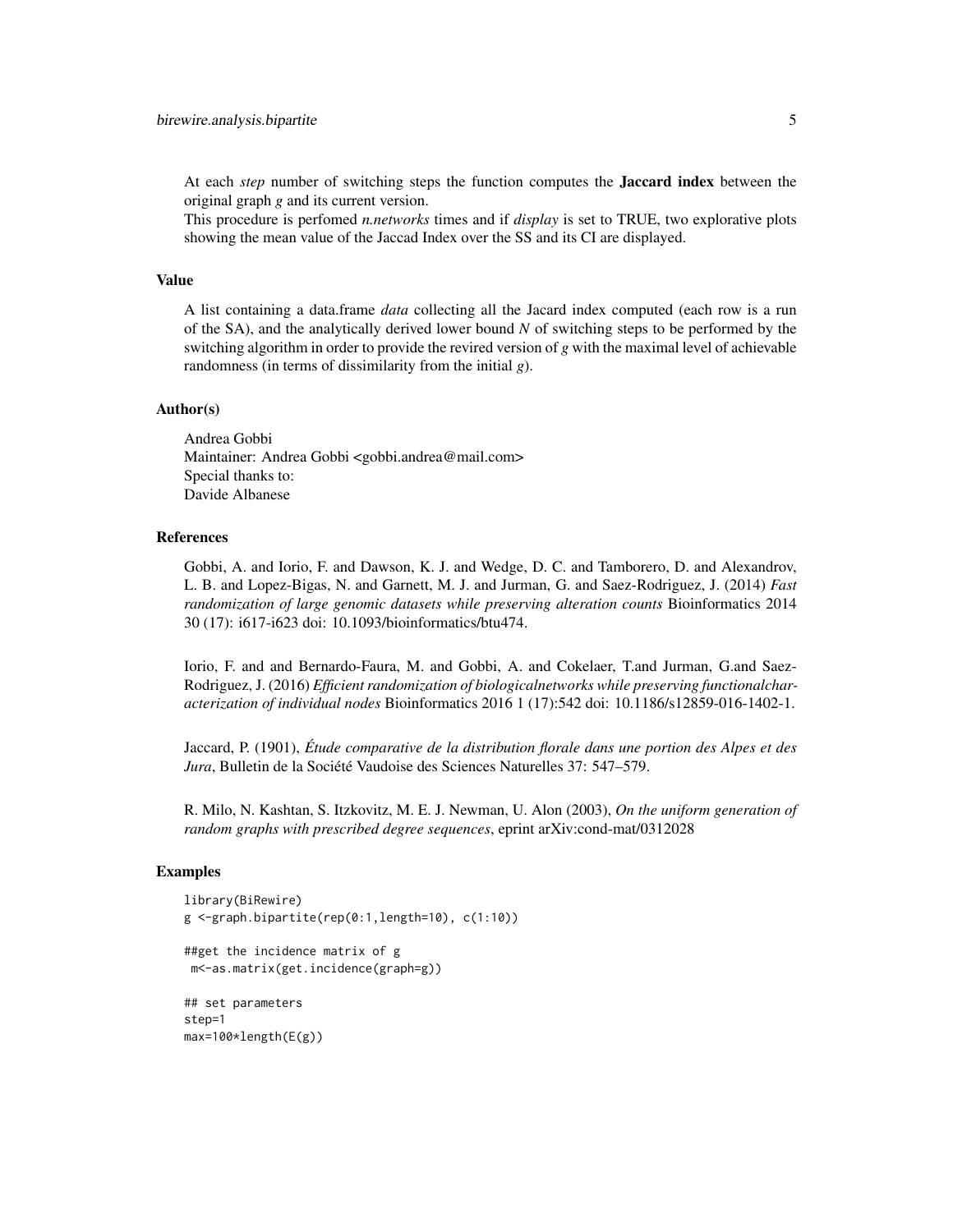```
## perform two different analysis using two different maximal number of switching steps
scores<-birewire.analysis.bipartite(m,step,max,n.networks=10)
scores2<-birewire.analysis.bipartite(m,step,"n",n.networks=10)
```
birewire.analysis.dsg *Analysis of Jaccard similarity trends across switching steps.*

# Description

This function performs a sequence of *max.iter.pos* (and *max.iter.pos*) switching steps on the positive (and negative) part of the input dsg  $g$  and computes the Jaccard similarity between  $g$  (the initial network) and its rewired version each *step* switching steps. This procedure is pefromed *n.networks* times and a simple explorative plot, with mean and CI, is visualized if *display* is set to *TRUE*. The plot shows the trend of the Jaccad Index relative to the positve (and negative) part of *g*.

# Usage

```
birewire.analysis.dsg(dsg, step=10, max.iter.pos='n',max.iter.neg='n',accuracy=0.00005,
     verbose=TRUE,MAXITER_MUL=10,exact=FALSE,n.networks=50,display=TRUE)
```
#### Arguments

| dsg          | The initial dsg object (see birewire.induced.bipartite). Note that the dsg<br>must contain a list of two incidence matrices and not igraph bipartite graphs.                                                       |
|--------------|--------------------------------------------------------------------------------------------------------------------------------------------------------------------------------------------------------------------|
| step         | 10 (default): the interval (in terms of switching steps) at which the Jaccard index<br>between $g$ and the its current rewired version is computed;                                                                |
| max.iter.pos | "n" (default) the number of switching steps to be performed (or if $exact = TRUE$<br>the number of successful switching steps) for the positive part of $g$ . See birewire. rewire. bipartite<br>for more details; |
| max.iter.neg | "n" (default) the same of <i>max.iter.p</i> but relative to the negative part;                                                                                                                                     |
| accuracy     | 0.00005 (default) is the desired level of accuracy reflecting the average distance<br>between the Jaccard index at the N-th step and its analytically derived fixed point<br>in terms of fracion of common edges;  |
| verbose      | TRUE (default). When TRUE a progression bar is printed during computation;                                                                                                                                         |
| MAXITER_MUL  | 10 (default). If <i>exact</i> == <i>TRUE</i> in order to prevent a possible infinite loop the<br>program stops anyway after MAXITER_MUL*max.iter iterations;                                                       |
| exact        | FALSE (default). If TRUE the program performs <i>max.iter</i> swithcing steps, oth-<br>erwise the program will count also the not-performed swithcing steps;                                                       |
| n.networks   | 50 (default), the number of independent rewiring process starting from the same<br>inital graph from which the mean value and the CI is computed.                                                                  |
| display      | TRUE (default). If TRUE two explorative plots are displayed summarizing the<br>trend of the Jaccard index in terms of mean and confidence interval.                                                                |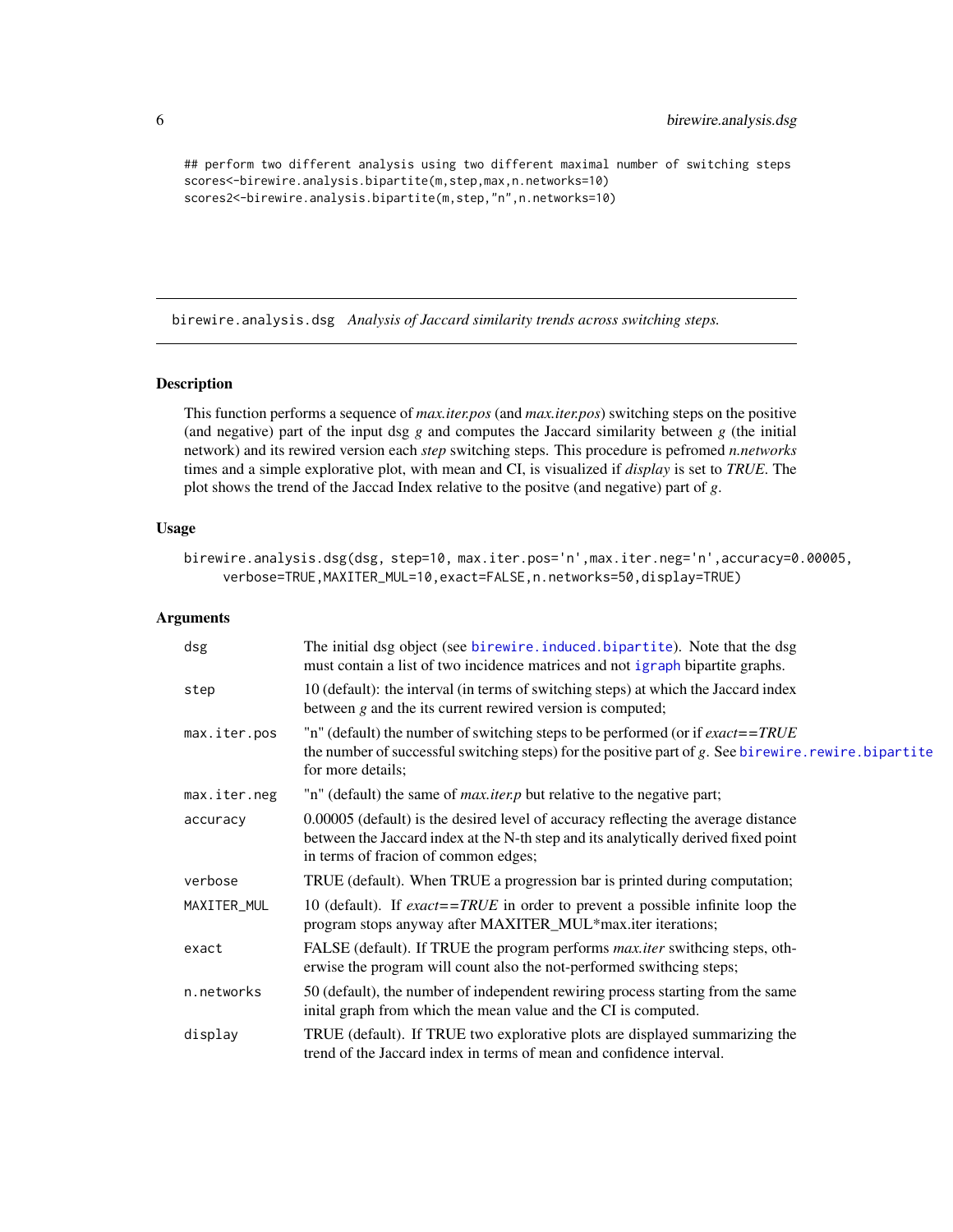#### <span id="page-6-0"></span>Details

This procedure acts in the same way of [birewire.analysis.bipartite](#page-2-1) but in the case of dsg. The similarity is measurwe using [birewire.similarity.dsg](#page-25-1).

#### Value

A list containing two lists: *data* that is a list collecting all the Jacard index computed (each row is a run of the SA) for the positive and negative part, and a list with the analytically derived lower bounds *N* for the positive and negative part of *g*.

# Author(s)

Andrea Gobbi Maintainer: Andrea Gobbi <gobbi.andrea@mail.com>

#### References

Iorio, F. and and Bernardo-Faura, M. and Gobbi, A. and Cokelaer, T.and Jurman, G.and Saez-Rodriguez, J. (2016) *Efficient randomization of biologicalnetworks while preserving functionalcharacterization of individual nodes* Bioinformatics 2016 1 (17):542 doi: 10.1186/s12859-016-1402-1.

Gobbi, A. and Iorio, F. and Dawson, K. J. and Wedge, D. C. and Tamborero, D. and Alexandrov, L. B. and Lopez-Bigas, N. and Garnett, M. J. and Jurman, G. and Saez-Rodriguez, J. (2014) *Fast randomization of large genomic datasets while preserving alteration counts* Bioinformatics 2014 30 (17): i617-i623 doi: 10.1093/bioinformatics/btu474.

Jaccard, P. (1901), *Étude comparative de la distribution florale dans une portion des Alpes et des Jura*, Bulletin de la Société Vaudoise des Sciences Naturelles 37: 547–579.

R. Milo, N. Kashtan, S. Itzkovitz, M. E. J. Newman, U. Alon (2003), *On the uniform generation of random graphs with prescribed degree sequences*, eprint arXiv:cond-mat/0312028

#### Examples

```
library(BiRewire)
data(test_dsg)
dsg <- birewire.induced.bipartite(test_dsg,sparse=FALSE)
```
a=birewire.analysis.dsg(dsg,verbose=FALSE,step=1,exact=TRUE,max.iter.pos=200,max.iter.neg=50)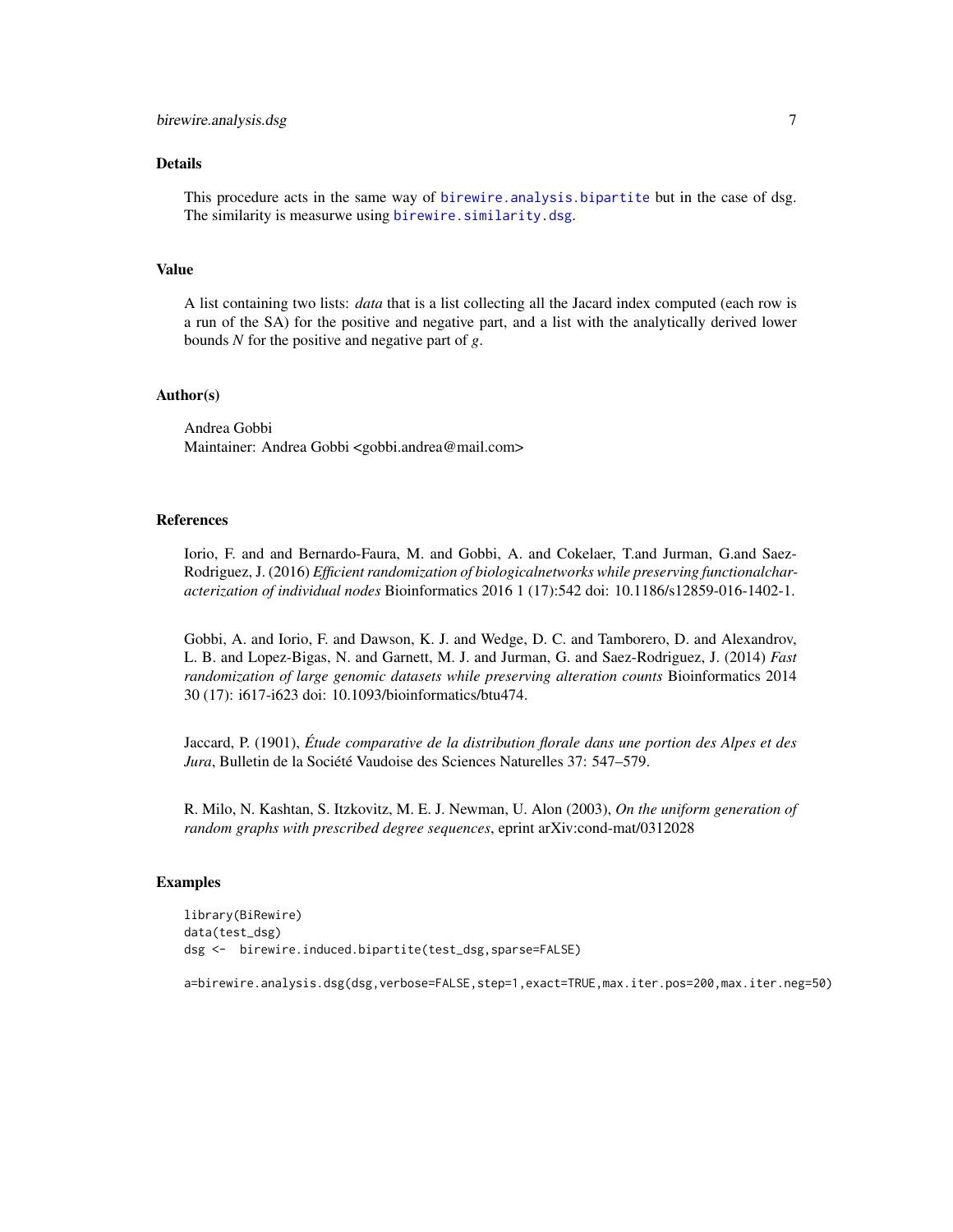```
birewire.analysis.undirected
```
*Analysis of Jaccard similarity trends across switching steps.*

# Description

This function performs a sequence of *max.iter* switching steps on the input undirected graph *g* and compute the Jaccard similarity between *g* (the initial network) and its rewired version each *step* switching steps. This procedure is pefromed *n.networks* times and a simple explorative plot, with mean and CI, is visualized if *display* is set to *TRUE*.

# Usage

```
birewire.analysis.undirected(adjacency, step=10, max.iter="n",accuracy=0.00005,
verbose=TRUE,MAXITER_MUL=10,exact=FALSE,n.networks=50,display=TRUE)
```
# Arguments

| adjacency   | Incidence matrix of the initial bipartite graph $g$ (can be extracted from an igraph<br>undirected graph using the get. adjacency function). Since 3.6.0 this matrix<br>can contain also NAs and the position of such entries will be preserved by the<br>SA;                                                                                                                                                                                                                                                                                                                                           |
|-------------|---------------------------------------------------------------------------------------------------------------------------------------------------------------------------------------------------------------------------------------------------------------------------------------------------------------------------------------------------------------------------------------------------------------------------------------------------------------------------------------------------------------------------------------------------------------------------------------------------------|
| step        | 10 (default): the interval (in terms of switching steps) at which the Jaccard index<br>between $g$ and the its current rewired version is computed;                                                                                                                                                                                                                                                                                                                                                                                                                                                     |
| max.iter    | "n" (default) the number of switching steps to be performed (or if $\textit{exact} = \textit{TRUE}$<br>the number of successful switching steps). If equal to "n" then this number is<br>considered equal to the analytically derived lower bound presented in Gobbi et<br>al. (see References): $N = e/(2d^3 - dd^2 + 2d + 2) \ln((e - de)/\delta)$ if exact is<br>FALSE, $N = e(1 - d)/2 \ln((e - de)/\delta)$ otherwise, where e is the number of<br>edges of $g$ and $d$ its edge density. This bound is much lower than the empirical<br>one proposed in <i>Milo et al.</i> 2003 (see References); |
| accuracy    | 0.00005 (default) is the desired level of accuracy reflecting the average distance<br>between the Jaccard index at the N-th step and its analytically derived fixed point<br>in terms of fracion of common edges;                                                                                                                                                                                                                                                                                                                                                                                       |
| verbose     | TRUE (default). When TRUE a progression bar is printed during computation;                                                                                                                                                                                                                                                                                                                                                                                                                                                                                                                              |
| MAXITER_MUL | 10 (default). If $\text{exact} = \text{TRUE}$ in order to prevent a possible infinite loop the<br>program stops anyway after MAXITER_MUL*max.iter iterations;                                                                                                                                                                                                                                                                                                                                                                                                                                           |
| exact       | FALSE (default). If TRUE the program performs <i>max.iter</i> swithcing steps, oth-<br>erwise the program will count also the not-performed swithcing steps;                                                                                                                                                                                                                                                                                                                                                                                                                                            |
| n.networks  | 50 (default), the number of independent rewiring process starting from the same<br>inital graph from which the mean value and the CI is computed.                                                                                                                                                                                                                                                                                                                                                                                                                                                       |
| display     | TRUE (default). If TRUE two explorative plots are displayed summarizing the<br>trend of the Jaccard index in terms of mean and confidence interval.                                                                                                                                                                                                                                                                                                                                                                                                                                                     |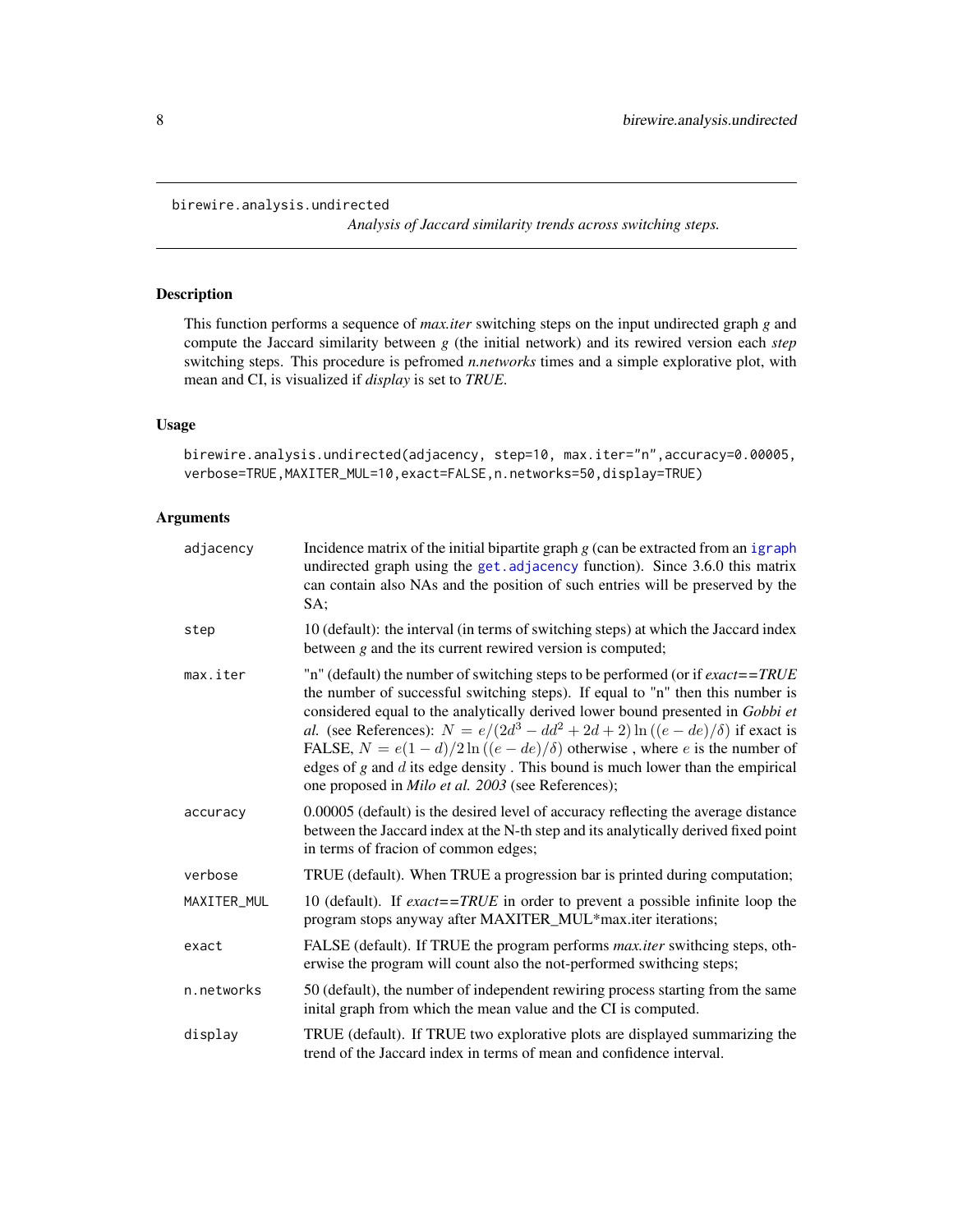#### Details

This function performs *max.iter* switching steps (see references). In particular, at each step two edges are randomly selected from the current version of g. Let these two edges be  $(a, b)$  and  $(c, d)$ , with  $a \neq c$ ,  $b \neq d$ ,  $a \neq d$ ,  $b \neq c$ .

If the  $(a, d)$  and  $(c, b)$  (or  $(a, d)$  and  $(b, d)$ ) edges are not already present in the current version of *g* then  $(a, d)$  and  $(c, b)$  replace  $(a, b)$  and  $(c, d)$  (or  $(a, b)$  and  $(c, d)$  replace  $(a, c)$  and  $(b, d)$ ). If both of the configuarations are allowed, then one of them is randomly selected.

At each *step* number of switching steps the function computes the Jaccard index between the original graph *g* and its current version.

This procedure is perfomed *n.networks* times and if *display* is set to TRUE, two explorative plots showing the mean value of the Jaccad Index over the SS and its CI are displayed.

#### Value

A list containing a data.frame *data* collecting all the Jacard index computed (each row is a run of the SA), and the analytically derived lower bound *N* of switching steps to be performed by the switching algorithm in order to provide the revired version of *g* with the maximal level of achievable randomness (in terms of dissimilarity from the initial *g*).

#### Author(s)

Andrea Gobbi Maintainer: Andrea Gobbi <gobbi.andrea@mail.com> Special thanks to: Davide Albanese

# References

Gobbi, A. and Iorio, F. and Dawson, K. J. and Wedge, D. C. and Tamborero, D. and Alexandrov, L. B. and Lopez-Bigas, N. and Garnett, M. J. and Jurman, G. and Saez-Rodriguez, J. (2014) *Fast randomization of large genomic datasets while preserving alteration counts* Bioinformatics 2014 30 (17): i617-i623 doi: 10.1093/bioinformatics/btu474.

Iorio, F. and and Bernardo-Faura, M. and Gobbi, A. and Cokelaer, T.and Jurman, G.and Saez-Rodriguez, J. (2016) *Efficient randomization of biologicalnetworks while preserving functionalcharacterization of individual nodes* Bioinformatics 2016 1 (17):542 doi: 10.1186/s12859-016-1402-1.

Gobbi, A. and Jurman, G. (2013) *Theoretical and algorithmic solutions for null models in network theory* (Doctoral dissertation) <http://eprints-phd.biblio.unitn.it/1125/>

Jaccard, P. (1901), *Étude comparative de la distribution florale dans une portion des Alpes et des Jura*, Bulletin de la Société Vaudoise des Sciences Naturelles 37: 547–579.

R. Milo, N. Kashtan, S. Itzkovitz, M. E. J. Newman, U. Alon (2003), *On the uniform generation of random graphs with prescribed degree sequences*, eprint arXiv:cond-mat/0312028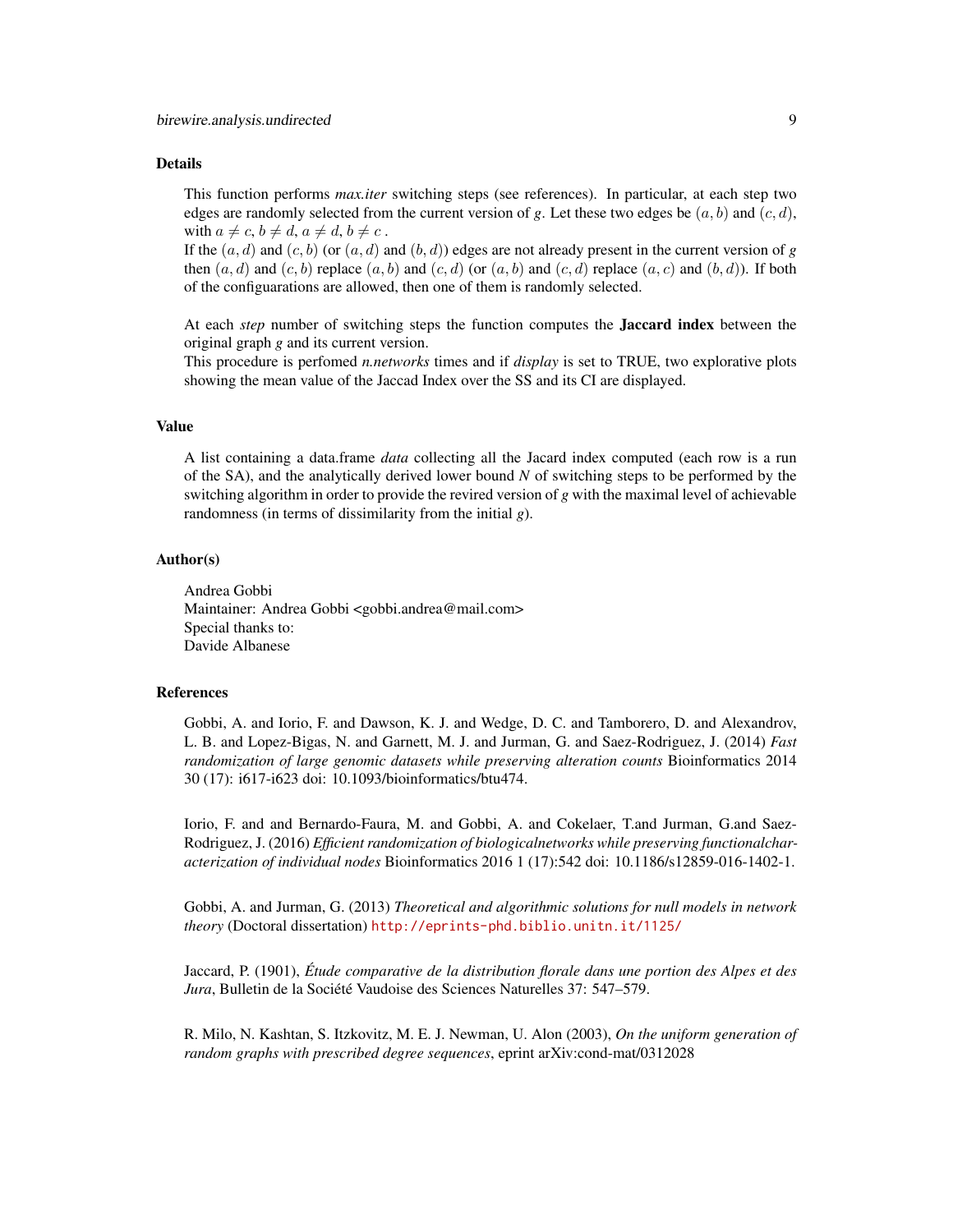# Examples

```
library(BiRewire)
g <- erdos.renyi.game(1000,0.1)
##get the incidence matrix of g
m<-as.matrix(get.adjacency(graph=g,sparse=FALSE))
```
## set parameters step=1000 max=100\*length(E(g))

```
## perform two different analysis using two different numbers of switching steps
scores<-birewire.analysis.undirected(m,step,max,n.networks=10,verbose=FALSE)
scores2<-birewire.analysis.undirected(m,step,"n",n.networks=10,verbose=FALSE)
```
birewire.bipartite.from.incidence *Converts an incidence matrix into a bipartite graph.*

#### Description

This function creates an [igraph](#page-0-0) bipartite graph from an incidence matrix.

#### Usage

```
birewire.bipartite.from.incidence(matrix,directed=FALSE)
```
#### Arguments

| matrix   | incidence matrix: an (n-by-m) binary matrix where rows correspond to vertices<br>in the frist class while columns correspond to vertices in the second one: |
|----------|-------------------------------------------------------------------------------------------------------------------------------------------------------------|
| directed | Logical, if TRUE a directed graph is created.                                                                                                               |

# Details

The function calls [graph.incidence](#page-0-0) of package [igraph](#page-0-0). See [igraph](#page-0-0) documentation for more details.

# Value

Bipartite *igraph* graph.

#### Author(s)

Andrea Gobbi Maintainer: Andrea Gobbi <gobbi.andrea@mail.com>

<span id="page-9-0"></span>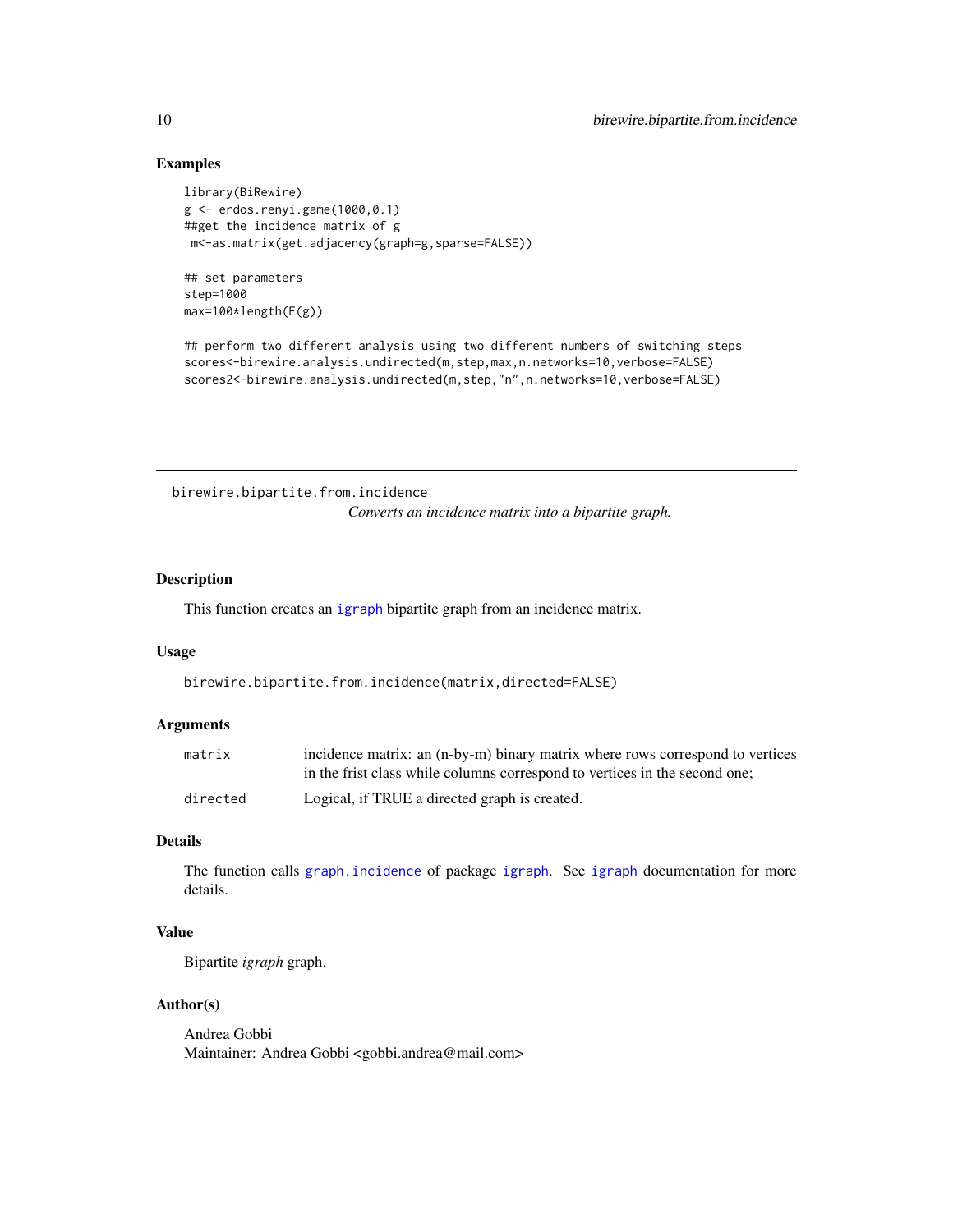# <span id="page-10-0"></span>birewire.build.dsg 11

#### References

Csardi, G. and Nepusz, T (2006) *The igraph software package for complex network research*, Inter-Journal, Complex Systems url http://igraph.sf.net

#### Examples

```
library(igraph)
library(BiRewire)
g <- graph.bipartite( rep(0:1,length=10), c(1:10))
##gets the incidence matrix of g
m<-as.matrix(get.incidence(graph=g))
##rewire the current graph
m2=birewire.rewire.bipartite(m,100)
#create the rewired bipartite graph
```
<span id="page-10-1"></span>

g2<-birewire.bipartite.from.incidence(m2,TRUE)

birewire.build.dsg *Transform a dsg object in a SIF file.*

# Description

The routine transforms the initial dsg (two bipartite graphs) into SIF dsg format.

#### Usage

```
birewire.build.dsg(dsg,delimitators=list(negative='-',positive='+'))
```
#### Arguments

| dsg          | The dsg to be converted;                                                                                                                 |
|--------------|------------------------------------------------------------------------------------------------------------------------------------------|
| delimitators | list(negative='-',positive='+')(default):a list with 'positive' and 'negative' names<br>identifying the character encoding the relation; |

# Details

This fuction converts the dsg object into a SIF format that can be saved using birewire.write.dsg, an internal function, using the given delimitators for encoding the relations. It is the inverse function of [birewire.induced.bipartite](#page-11-1).

#### Value

A dsg in SIF format.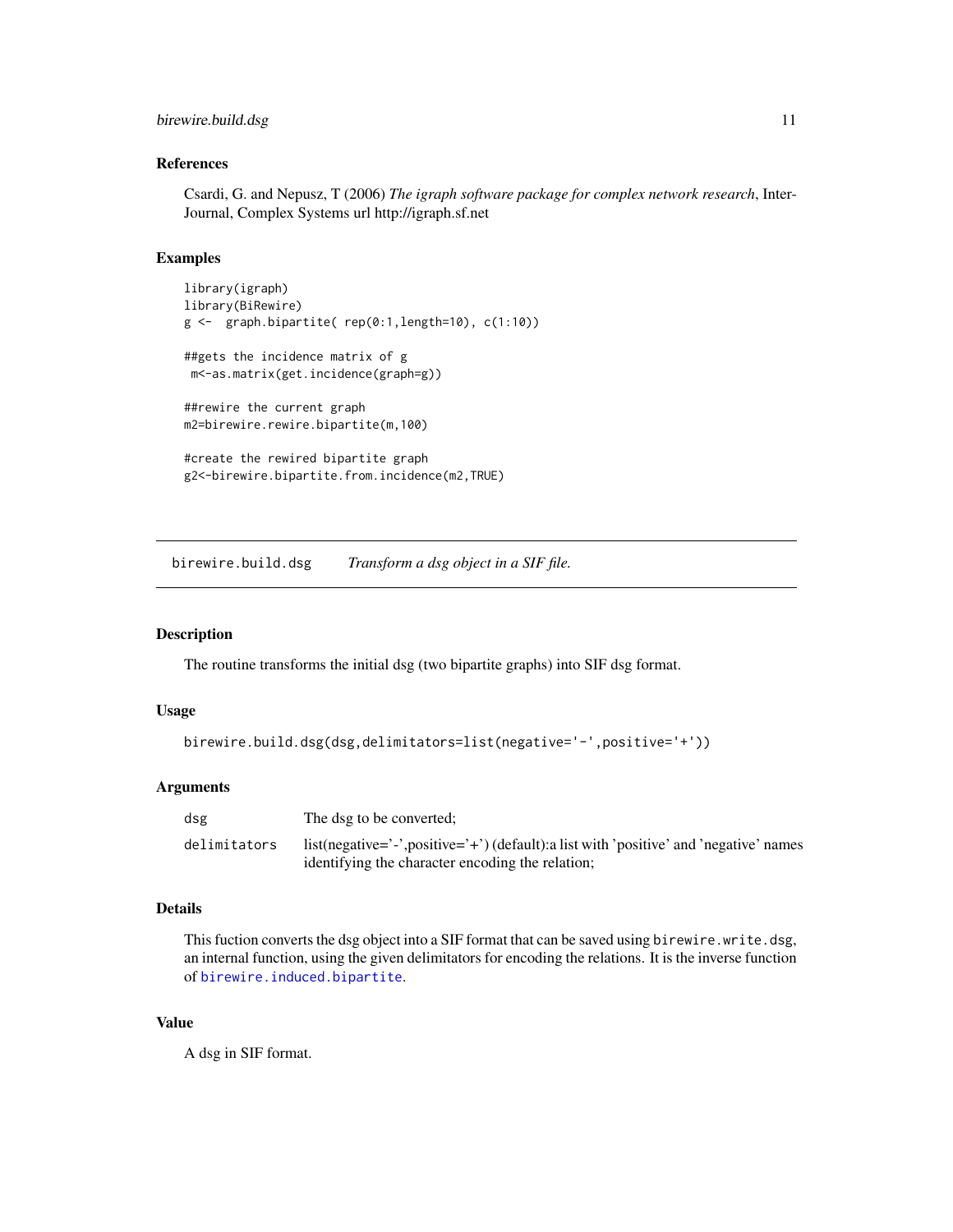# Examples

```
data(test_dsg)
dsg=birewire.induced.bipartite(test_dsg)
tmp= birewire.rewire.dsg(dsg,verbose=FALSE)
dsg2=birewire.build.dsg(tmp)
```
<span id="page-11-1"></span>birewire.induced.bipartite

*Transform a SIF data frame into a dsg object (a list of positive and negative incidence matrix).*

#### Description

The routine transforms the initial dsg graph in SIF format into a dsg object made of two bipartite graphs: one for positive edges and the other for negative edges.

#### Usage

```
birewire.induced.bipartite(g,delimitators=list(negative='-',positive='+'),sparse=FALSE)
```
## Arguments

| g            | A data frame in SIF format describing a dsg (for example the output of birewire. load. dsg;                                              |
|--------------|------------------------------------------------------------------------------------------------------------------------------------------|
| delimitators | list(negative='-',positive='+')(default):a list with 'positive' and 'negative' names<br>identifying the character encoding the relation; |
| sparse       | FALSE (default): if TRUE the two bipartite graphs are saved as igraph bipartite<br>graphs;                                               |

# Details

This fuction extract the positive and negative part of *g* and create a dsg object that can be used for example in the rewiring algorithm. Is is the inverse function of [birewire.build.dsg](#page-10-1).

#### Value

A list of two incidence matrix or bipartite [igraph](#page-0-0) objects.

# References

Iorio, F. and and Bernardo-Faura, M. and Gobbi, A. and Cokelaer, T.and Jurman, G.and Saez-Rodriguez, J. (2016) *Efficient randomization of biologicalnetworks while preserving functionalcharacterization of individual nodes* Bioinformatics 2016 1 (17):542 doi: 10.1186/s12859-016-1402-1.

<span id="page-11-0"></span>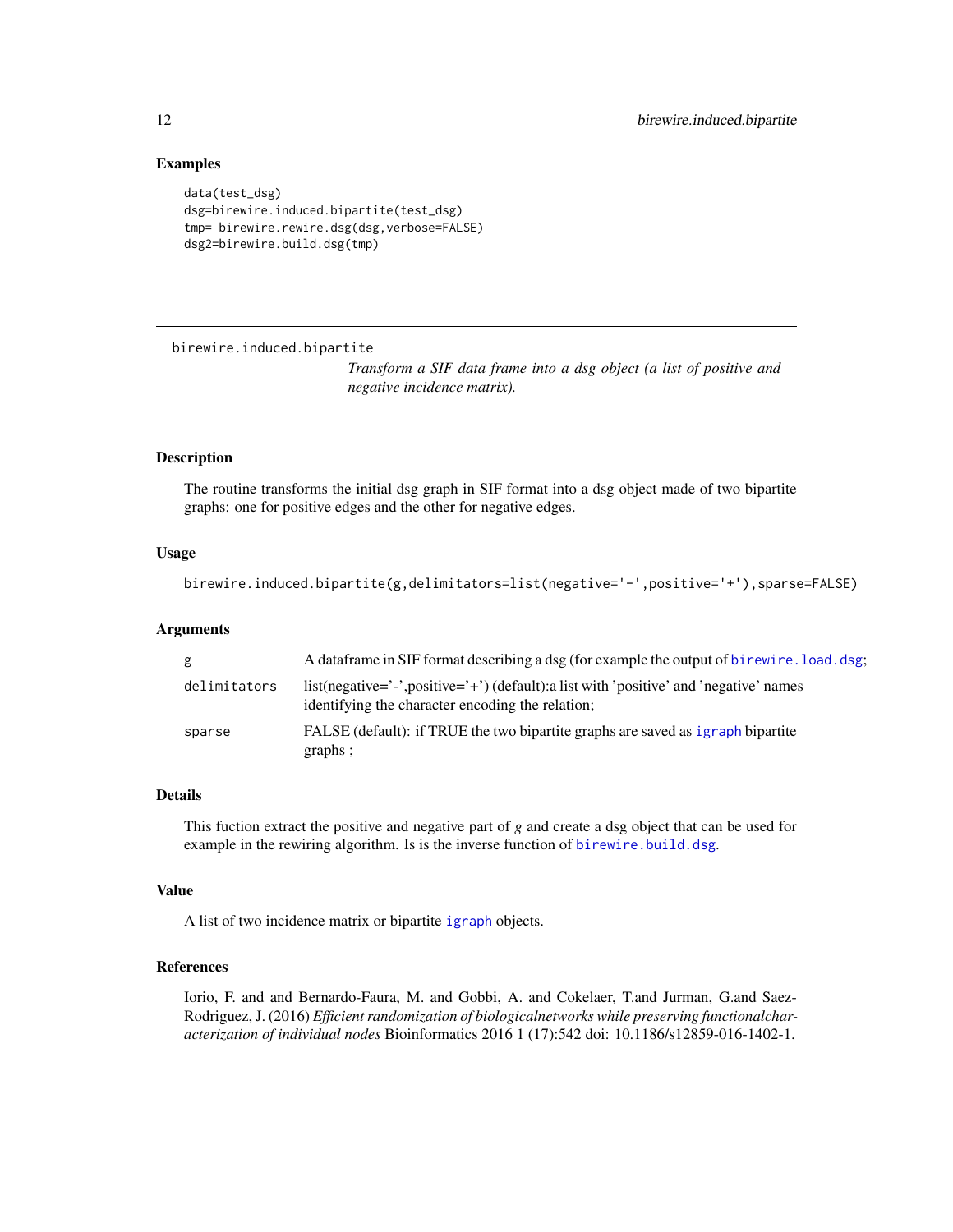<span id="page-12-0"></span>birewire.load.dsg 13

# Examples

```
data(test_dsg)
dsg=birewire.induced.bipartite(test_dsg)
```
<span id="page-12-2"></span>birewire.load.dsg *Read a SIF file from a given path*

# Description

The routine reads a SIF file and return a R table.

#### Usage

birewire.load.dsg(path)

#### Arguments

path Path to the SIF file.

# Value

A R table that can be transfomred into a dsg using birewire. induced.bipartite

<span id="page-12-1"></span>birewire.rewire.bipartite

*Efficient rewiring of bipartite graphs*

# Description

Optimal implementation of the switching algorithm. It returns the rewired version of the initial bipartite graph or its incidence matrix.

# Usage

```
birewire.rewire.bipartite(incidence, max.iter="n",accuracy=0.00005,verbose=TRUE,
MAXITER_MUL=10,exact=FALSE)
```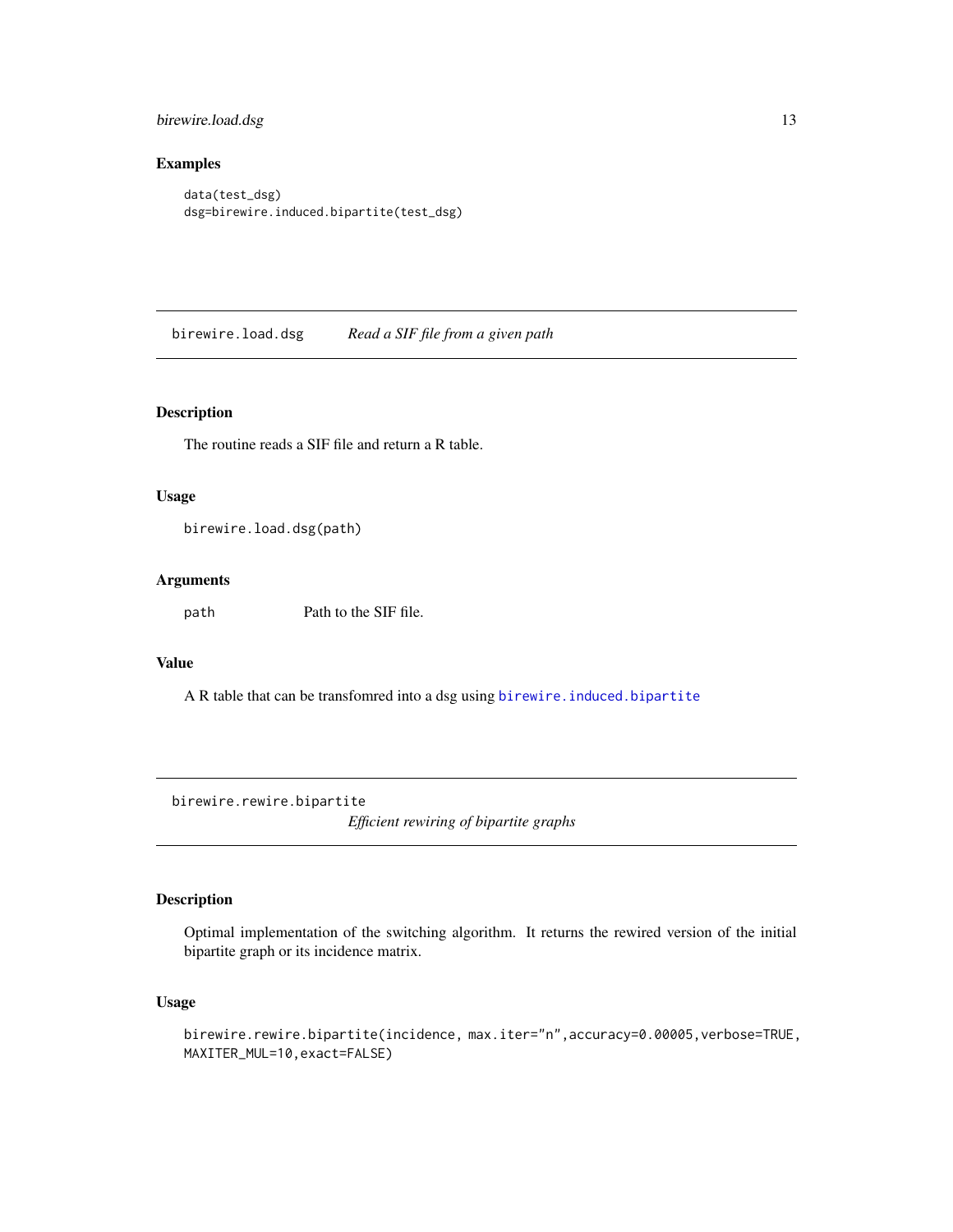#### <span id="page-13-0"></span>**Arguments**

| incidence   | Incidence matrix of the initial bipartite graph $g$ (can be extracted from an igraph<br>bipartite graph using the get. incidence) function; or the entire bipartite igraph<br>graph. Since 3.6.0, in the case the matrix is provided, such matrix can contain<br>also NAs and the position of such entries will be preserved by the SA                                                                                                                                                                                                                                                        |
|-------------|-----------------------------------------------------------------------------------------------------------------------------------------------------------------------------------------------------------------------------------------------------------------------------------------------------------------------------------------------------------------------------------------------------------------------------------------------------------------------------------------------------------------------------------------------------------------------------------------------|
| max.iter    | "n" (default) the number of switching steps to be performed (or if $\textit{exact} = \textit{TRUE}$<br>the number of <b>successful</b> switching steps). If equal to "n" then this number is<br>considered equal to the analytically derived lower bound presented in Gobbi<br><i>et al.</i> (see References): $N = e/2(1-d)\ln((e-de)/\delta)$ if exact is FALSE,<br>$N = e(1-d)/2\ln((e-de)/\delta)$ otherwise, where e is the number of edges<br>of $g$ and $d$ its edge density. This bound is much lower than the empirical one<br>proposed in <i>Milo et al.</i> 2003 (see References); |
| accuracy    | 0.00005 (default) is the desired level of accuracy reflecting the average distance<br>between the Jaccard index at the N-th step and its analytically derived fixed point<br>in terms of fracion of common edges;                                                                                                                                                                                                                                                                                                                                                                             |
| verbose     | TRUE (default). When TRUE a progression bar is printed during computation.                                                                                                                                                                                                                                                                                                                                                                                                                                                                                                                    |
| MAXITER_MUL | 10 (default). If exact==TRUE in order to prevent a possible infinite loop the<br>program stops anyway after MAXITER_MUL*max.iter iterations;                                                                                                                                                                                                                                                                                                                                                                                                                                                  |
| exact       | FALSE (default). If TRUE the program performs <i>max.iter</i> swithcing steps, oth-<br>erwise the program will count also the not-performed swithcing steps;                                                                                                                                                                                                                                                                                                                                                                                                                                  |

#### Details

Main function of the package. It performs at most max.iter switching steps producing a rewired version of an initial bipartite graph.

#### Value

Incidence matrix of the rewired graphn or the *igraph* corresponding object depending on the input type.

#### Author(s)

Andrea Gobbi Maintainer: Andrea Gobbi <gobbi.andrea@mail.com>

#### References

Gobbi, A. and Iorio, F. and Dawson, K. J. and Wedge, D. C. and Tamborero, D. and Alexandrov, L. B. and Lopez-Bigas, N. and Garnett, M. J. and Jurman, G. and Saez-Rodriguez, J. (2014) *Fast randomization of large genomic datasets while preserving alteration counts* Bioinformatics 2014 30 (17): i617-i623 doi: 10.1093/bioinformatics/btu474.

Iorio, F. and and Bernardo-Faura, M. and Gobbi, A. and Cokelaer, T.and Jurman, G.and Saez-Rodriguez, J. (2016) *Efficient randomization of biologicalnetworks while preserving functionalcharacterization of individual nodes* Bioinformatics 2016 1 (17):542 doi: 10.1186/s12859-016-1402-1.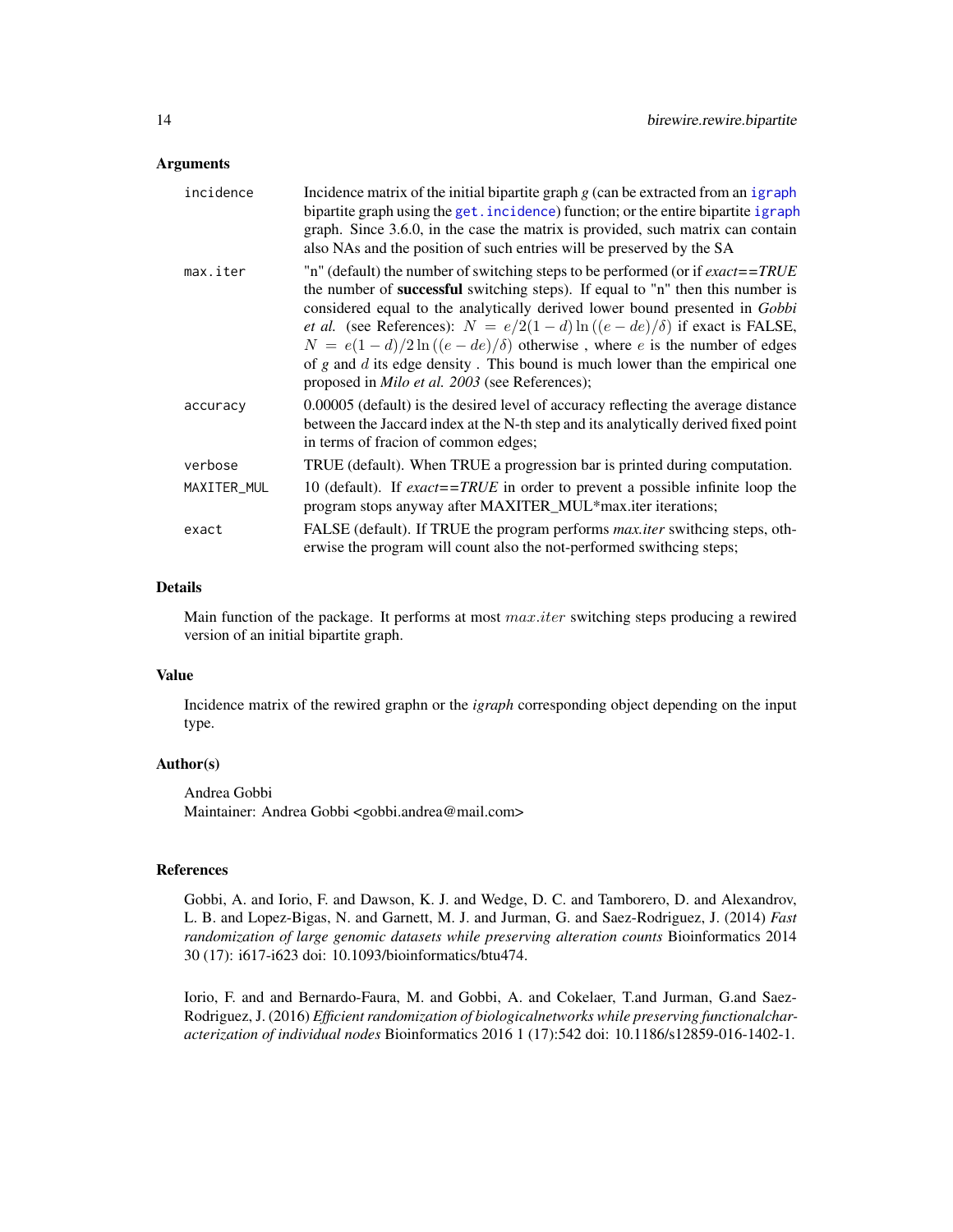<span id="page-14-0"></span>R. Milo, N. Kashtan, S. Itzkovitz, M. E. J. Newman, U. Alon (2003), *On the uniform generation of random graphs with prescribed degree sequences*, eprint arXiv:cond-mat/0312028

#### Examples

```
library(igraph)
library(BiRewire)
g <-graph.bipartite( rep(0:1,length=10), c(1:10))
##gets the incidence matrix of g
m<-as.matrix(get.incidence(graph=g))
##rewiring
m2=birewire.rewire.bipartite(m,100*length(E(g)))
##creates the corresponding bipartite graph
g2<-birewire.bipartite.from.incidence(m2,directed=TRUE)
```
birewire.rewire.bipartite.and.projections *Analysis and rewiring function processing a bipartite graphs and its two projections*

# Description

This function performs the same analysis of [birewire.analysis.bipartite](#page-2-1) but additionally it provides in output a rewired version of the two networks resulting from the natural projections of the initial graph, together with the corresponding Jaccard index trends.

#### Usage

```
birewire.rewire.bipartite.and.projections(graph,step=10,max.iter="n",
accuracy=0.00005,verbose=TRUE,MAXITER_MUL=10)
```
#### **Arguments**

| graph    | A bipartite graph $g$ ;                                                                                                                                                                                                                                      |
|----------|--------------------------------------------------------------------------------------------------------------------------------------------------------------------------------------------------------------------------------------------------------------|
| max.iter | "n" (default) the number of successful switching steps to be performed. If equal<br>to "n" then this number is considered equal to the analytically derived lower<br>bound $N = e(1-d)/2\ln((e-de)/\delta)$ presented in Gobbi et al. (see Refer-<br>ences); |
| step     | 10 (default): the interval (in terms of switching steps) at which the Jaccard index<br>between $g$ and the its current rewired version is computed;                                                                                                          |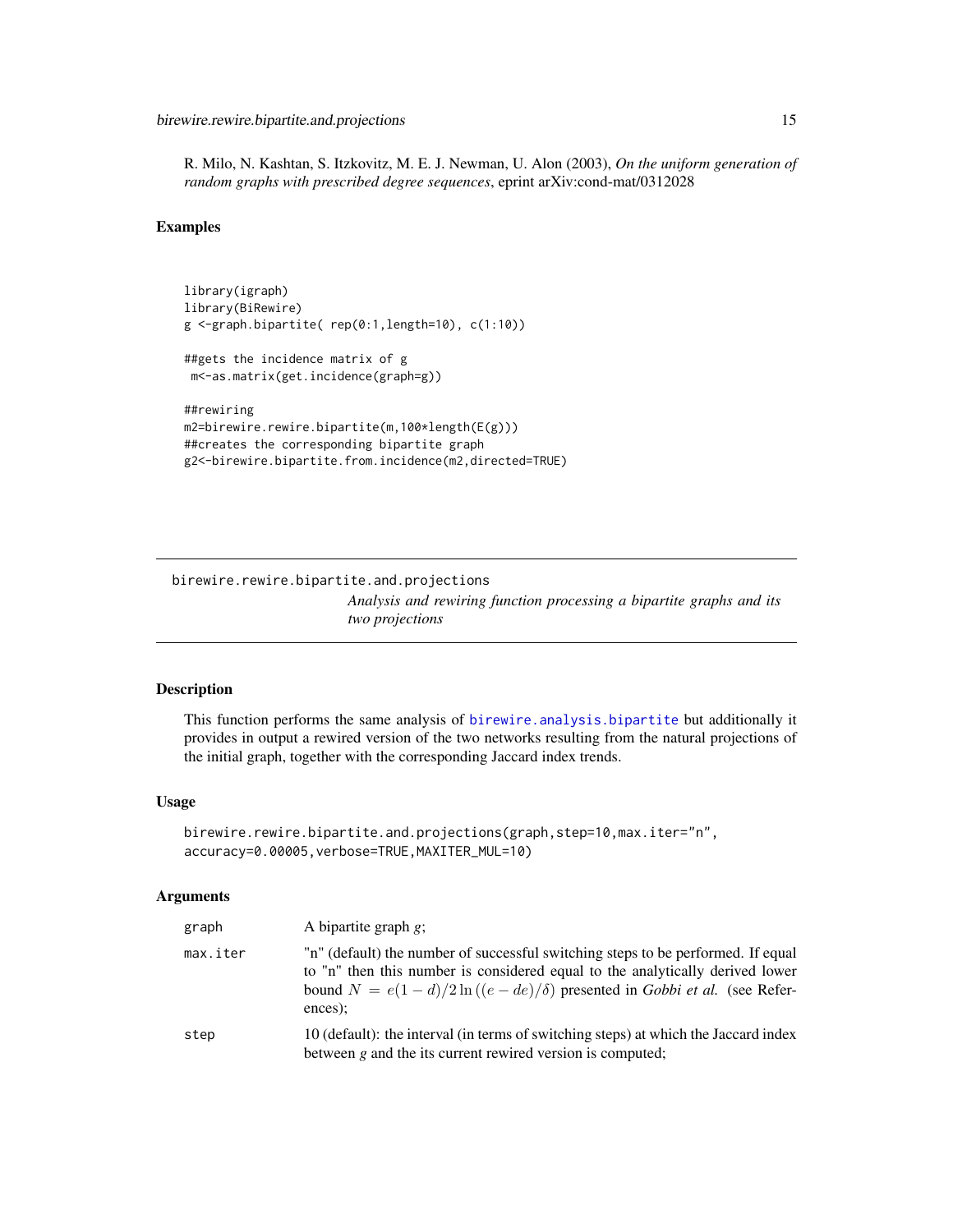<span id="page-15-0"></span>

| accuracy    | 0.00005 (default) is the desired level of accuracy reflecting the average distance<br>between the Jaccard index at the N-th step and its analytically derived fixed point<br>in terms of fracion of common edges; |
|-------------|-------------------------------------------------------------------------------------------------------------------------------------------------------------------------------------------------------------------|
| verbose     | TRUE (default) boolean value. If TRUE print a processing bar during the rewiring<br>algorithm.                                                                                                                    |
| MAXITER_MUL | 10 (default). Since N indicates the number of successful switching steps, in or-<br>der to prevent a possible infinite loop the program stops anyway after MAX-<br>ITER_MUL*max.iter iterations;                  |

#### **Details**

See [birewire.analysis.bipartite](#page-2-1) for details.

#### Value

A list containing the three sequences of Jaccard index values (similarity\_scores, similarity\_scores.proj1, similarity\_scores.proj2) for the three resulting graphs respectively (rewired, rewired.proj1, rewired.proj2). The first one is the rewired version of the initial graph *g*, while the second and the third one are rewired versions of its natural projections.

#### Author(s)

Andrea Gobbi Maintainer: Andrea Gobbi <gobbi.andrea@mail.com>

#### References

Gobbi, A. and Iorio, F. and Dawson, K. J. and Wedge, D. C. and Tamborero, D. and Alexandrov, L. B. and Lopez-Bigas, N. and Garnett, M. J. and Jurman, G. and Saez-Rodriguez, J. (2014) *Fast randomization of large genomic datasets while preserving alteration counts* Bioinformatics 2014 30 (17): i617-i623 doi: 10.1093/bioinformatics/btu474.

Iorio, F. and and Bernardo-Faura, M. and Gobbi, A. and Cokelaer, T.and Jurman, G.and Saez-Rodriguez, J. (2016) *Efficient randomization of biologicalnetworks while preserving functionalcharacterization of individual nodes* Bioinformatics 2016 1 (17):542 doi: 10.1186/s12859-016-1402-1.

# Examples

```
library(igraph)
library(BiRewire)
g <- simplify(graph.bipartite( rep(0:1,length=100),
c(c(1:100),seq(1,100,3),seq(1,100,7),100,seq(1,100,13),seq(1,100,17),seq(1,100,19),seq(1,100,23),100)))
##gets the incidence matrix of g
m<-as.matrix(get.incidence(graph=g))
## rewires g and its projections
result=birewire.rewire.bipartite.and.projections(g,step=10,max.iter="n",accuracy=0.00005)
```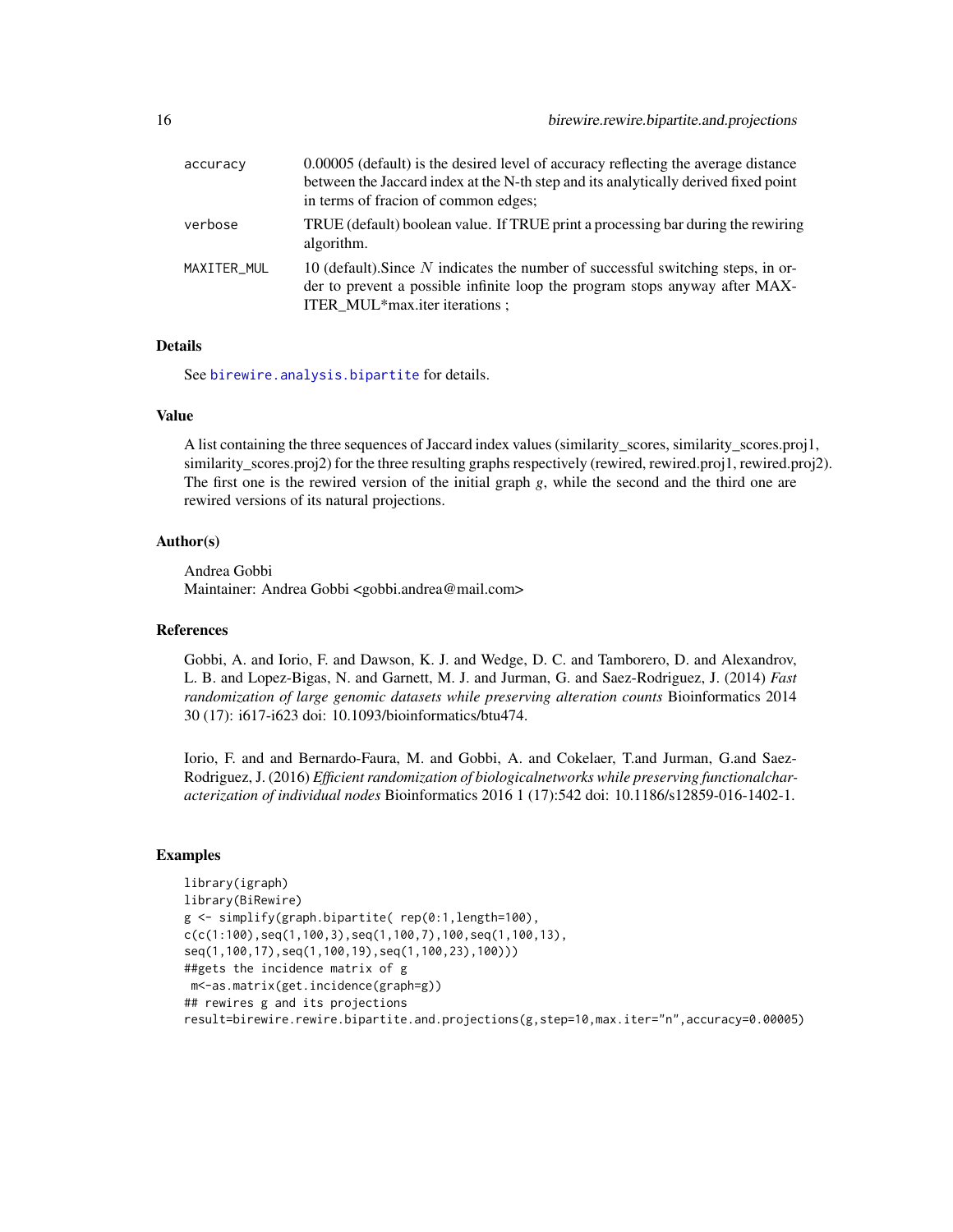<span id="page-16-0"></span>birewire.rewire.dsg *Efficient rewiring of directed signed graphs*

# Description

Optimal implementation of the switching algorithm. It returns the rewired version of the initial directed signed graph (dsg).

# Usage

```
birewire.rewire.dsg(dsg,exact=FALSE,verbose=1,max.iter.pos='n',max.iter.neg='n',
 accuracy=0.00005,MAXITER_MUL=10,path=NULL,delimitators=list(positive='+',negative= '-'),check_pos_
```
# Arguments

| dsg          | A dsg object: is a list of two incidence matrices (see References), "positive"<br>and "negative", encoding the positive edges and negative edges. This list can be<br>obtained reading a SIF file using birewire. load. dsg function and converting<br>the resulting dataframe using birewire. induced. bipartite;                                                                                                                                                                                                                                                                                                          |
|--------------|-----------------------------------------------------------------------------------------------------------------------------------------------------------------------------------------------------------------------------------------------------------------------------------------------------------------------------------------------------------------------------------------------------------------------------------------------------------------------------------------------------------------------------------------------------------------------------------------------------------------------------|
| exact        | FALSE (default). If TRUE the program performs <i>max.iter</i> successful swithcing<br>steps, otherwise the program will count also the not-performed swithcing steps;                                                                                                                                                                                                                                                                                                                                                                                                                                                       |
| verbose      | TRUE (default). When TRUE a progression bar is printed during computation;                                                                                                                                                                                                                                                                                                                                                                                                                                                                                                                                                  |
| max.iter.pos | "n" (default) the number of switching steps to be performed on the positive part<br>of $\text{dg}$ (or if exact==TRUE the number of <b>successful</b> switching steps). If equal<br>to "n" then this number is considered equal to the analytically derived lower<br>bound presented in <i>Gobbi et al.</i> (see References): $N = e/2(1-d)\ln((e-de)/\delta)$<br>if exact is FALSE, $N = e(1 - d)/2\ln((e - de)/\delta)$ otherwise, where e is the<br>number of edges of $g$ and $d$ its edge density. This bound is much lower than the<br>empirical one proposed in <i>Milo et al.</i> 2003 (see References);            |
| max.iter.neg | "n" (default) the number of switching steps to be performed on the negative part<br>of $\text{dsg}$ (or if $\text{exact} = \text{TRUE}$ the number of <b>successful</b> switching steps). If equal<br>to "n" then this number is considered equal to the analytically derived lower<br>bound presented in <i>Gobbi et al.</i> (see References): $N = e/2(1-d)\ln((e-de)/\delta)$<br>if exact is FALSE, $N = e(1 - d)/2\ln((e - de)/\delta)$ otherwise, where e is the<br>number of edges of $g$ and $d$ its edge density. This bound is much lower than the<br>empirical one proposed in Milo et al. 2003 (see References); |
| accuracy     | 0.00005 (default) is the desired level of accuracy reflecting the average distance<br>between the Jaccard index at the N-th step and its analytically derived fixed point<br>in terms of fracion of common edges;                                                                                                                                                                                                                                                                                                                                                                                                           |
| MAXITER_MUL  | 10 (default). If $\textit{exact} = \textit{TRUE}$ in order to prevent a possible infinite loop the<br>program stops anyway after MAXITER_MUL*max.iter iterations;                                                                                                                                                                                                                                                                                                                                                                                                                                                           |
| path         | NULL (default). If not NULL, the dsg is saved in <i>path</i> in SIF format;                                                                                                                                                                                                                                                                                                                                                                                                                                                                                                                                                 |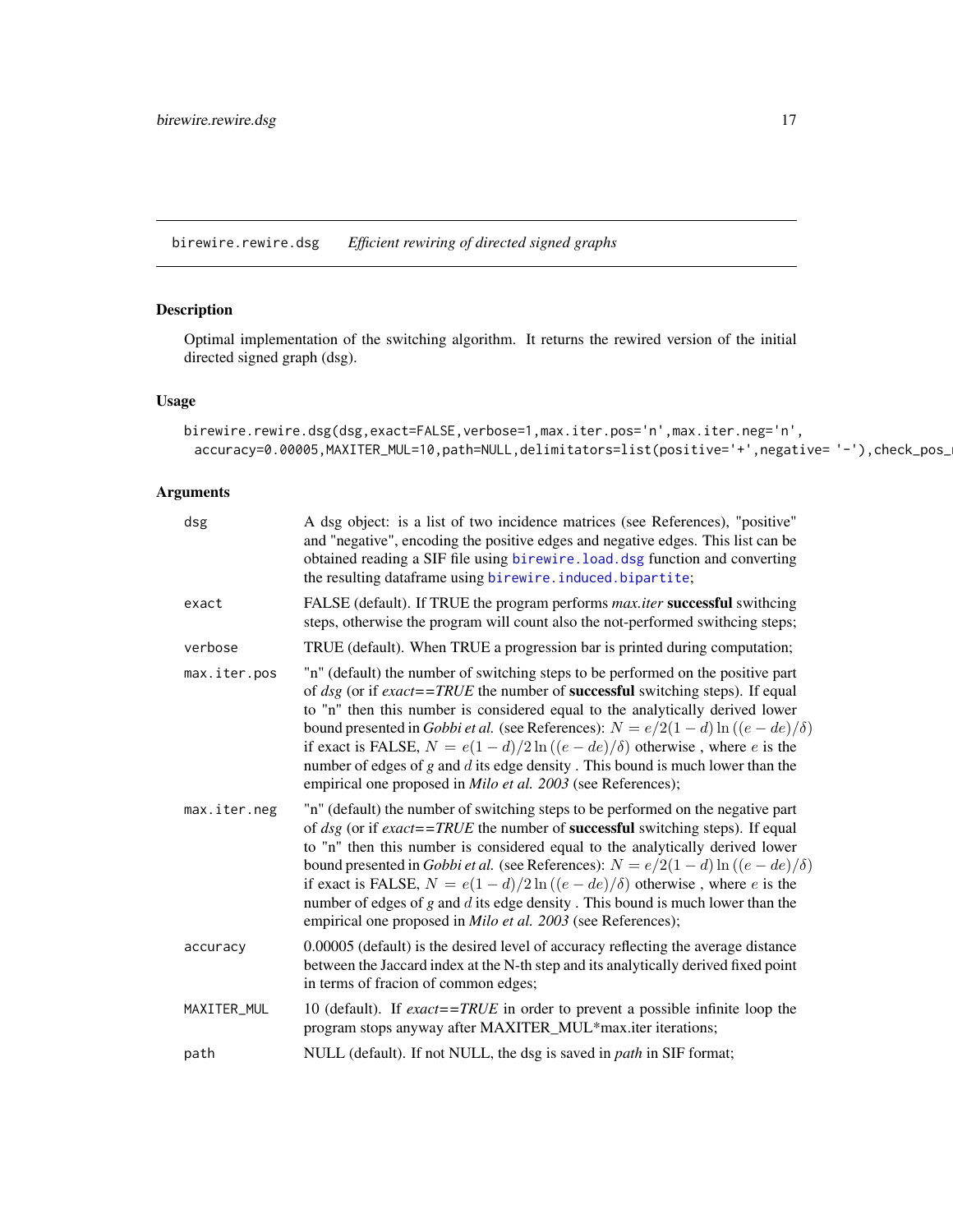<span id="page-17-0"></span>

| delimitators  | list(positive='+',negative='-') (default). If save file is true, the dsg is saved us-<br>ing <i>delimitators</i> as characters encoding the relations. See birewire, build, dsg<br>for more details. |
|---------------|------------------------------------------------------------------------------------------------------------------------------------------------------------------------------------------------------|
| check_pos_neg | FALSE (default). if true check if there are positive and negative loops in the<br>same arc, if so the routine will not save the dsg but return it anyway with a<br>warining                          |
| in_sampler    | FALSE (default). If TRUE does not print the warining due to the positive-negative<br>check                                                                                                           |

#### Details

This fuction runs [birewire.rewire.bipartite](#page-12-1) on the positive and negative part of *dsg*. See references for more details.

# Value

Rewired dsg.

# Author(s)

Andrea Gobbi: <gobbi.andrea@mail.com>

# References

Iorio, F. and and Bernardo-Faura, M. and Gobbi, A. and Cokelaer, T.and Jurman, G.and Saez-Rodriguez, J. (2016) *Efficient randomization of biologicalnetworks while preserving functionalcharacterization of individual nodes* Bioinformatics 2016 1 (17):542 doi: 10.1186/s12859-016-1402-1.

Gobbi, A. and Iorio, F. and Dawson, K. J. and Wedge, D. C. and Tamborero, D. and Alexandrov, L. B. and Lopez-Bigas, N. and Garnett, M. J. and Jurman, G. and Saez-Rodriguez, J. (2014) *Fast randomization of large genomic datasets while preserving alteration counts* Bioinformatics 2014 30 (17): i617-i623 doi: 10.1093/bioinformatics/btu474.

R. Milo, N. Kashtan, S. Itzkovitz, M. E. J. Newman, U. Alon (2003), *On the uniform generation of random graphs with prescribed degree sequences*, eprint arXiv:cond-mat/0312028

# Examples

```
library(BiRewire)
data(test_dsg)
dsg=birewire.induced.bipartite(test_dsg)
tmp= birewire.rewire.dsg(dsg,verbose=FALSE)
```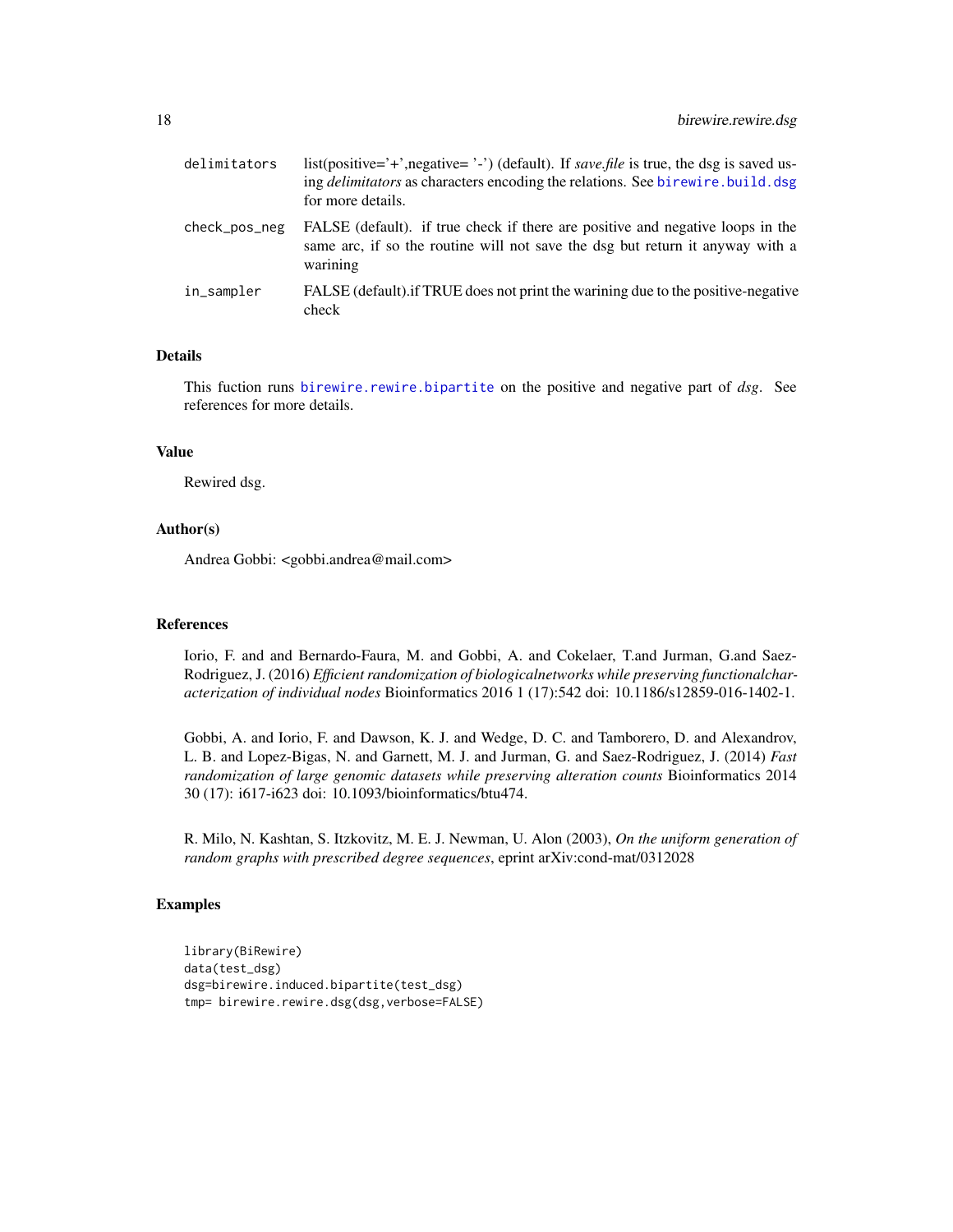<span id="page-18-1"></span><span id="page-18-0"></span>birewire.rewire.undirected

*Efficient rewiring of undirected graphs*

# Description

Optimal implementation of the switching algorithm. It returns the rewired version of the initial undirected graph or its adjacency matrix.

# Usage

```
birewire.rewire.undirected(adjacency, max.iter="n",accuracy=0.00005,
verbose=TRUE,MAXITER_MUL=10,exact=FALSE)
```
# Arguments

| adjacency   | An igraph undirected graph $g$ or its adjacency matrix (can be extracted from $g$<br>using get. adjacency). Since 3.6.0, if the matrix is provided, such matrix can<br>contain also NAs and the position of such entries will be preserved by the SA                                                                                                                                                                                                                                                                                                                                                         |
|-------------|--------------------------------------------------------------------------------------------------------------------------------------------------------------------------------------------------------------------------------------------------------------------------------------------------------------------------------------------------------------------------------------------------------------------------------------------------------------------------------------------------------------------------------------------------------------------------------------------------------------|
| max.iter    | "n" (default) the number of switching steps to be performed (or if $\textit{exact} = \textit{TRUE}$<br>the number of <b>successful</b> switching steps). If equal to "n" then this number is<br>considered equal to the analytically derived lower bound presented in Gobbi<br><i>et al.</i> (see References): $N = e/(2d^3 - 6d^2 + 2d + 2) \ln(e - de)$ if exact is<br>FALSE, $N = e(1 - d)/2 \ln((e - de)/\delta)$ otherwise, where e is the number of<br>edges of $g$ and $d$ its edge density. This bound is much lower than the empirical<br>one proposed in <i>Milo et al.</i> 2003 (see References); |
| accuracy    | 0.00005 (default) is the desired level of accuracy reflecting the average distance<br>between the Jaccard index at the N-th step and its analytically derived fixed point<br>in terms of fracion of common edges;                                                                                                                                                                                                                                                                                                                                                                                            |
| verbose     | TRUE (default) boolean value. If TRUE print a processing bar during the rewiring<br>algorithm.                                                                                                                                                                                                                                                                                                                                                                                                                                                                                                               |
| MAXITER_MUL | 10 (default). If $\textit{exact} = \textit{TRUE}$ in order to prevent a possible infinite loop the<br>program stops anyway after MAXITER_MUL*max.iter iterations;                                                                                                                                                                                                                                                                                                                                                                                                                                            |
| exact       | FALSE (default). If TRUE the program performs <i>max.iter</i> swithcing steps, oth-<br>erwise the program will count also the not-performed swithcing steps;                                                                                                                                                                                                                                                                                                                                                                                                                                                 |

# Details

Performs at most *max.iter* number of rewiring steps producing a rewired version of an initial undirected graph.

#### Value

Adjacency matrix of the rewired graph or the relative *igraph* object depending on the input type.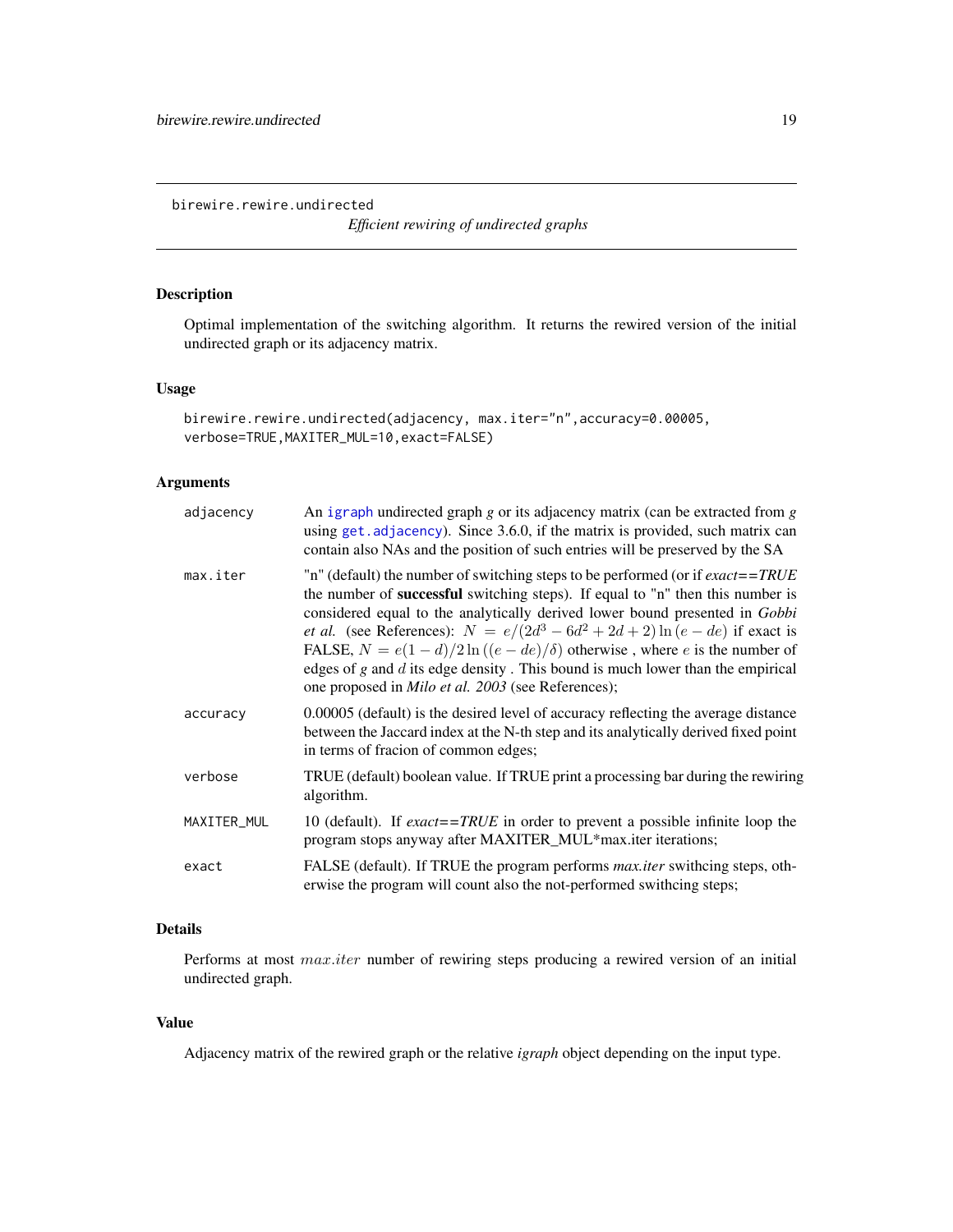## <span id="page-19-0"></span>Author(s)

Andrea Gobbi Maintainer: Andrea Gobbi <gobbi.andrea@mail.com> Special thanks to:Davide Albanese

## References

Gobbi, A. and Iorio, F. and Dawson, K. J. and Wedge, D. C. and Tamborero, D. and Alexandrov, L. B. and Lopez-Bigas, N. and Garnett, M. J. and Jurman, G. and Saez-Rodriguez, J. (2014) *Fast randomization of large genomic datasets while preserving alteration counts* Bioinformatics 2014 30 (17): i617-i623 doi: 10.1093/bioinformatics/btu474.

Iorio, F. and and Bernardo-Faura, M. and Gobbi, A. and Cokelaer, T.and Jurman, G.and Saez-Rodriguez, J. (2016) *Efficient randomization of biologicalnetworks while preserving functionalcharacterization of individual nodes* Bioinformatics 2016 1 (17):542 doi: 10.1186/s12859-016-1402-1.

Gobbi, A. and Jurman, G. (2013) *Theoretical and algorithmic solutions for null models in network theory* (Doctoral dissertation) <http://eprints-phd.biblio.unitn.it/1125/> R. Milo, N. Kashtan, S. Itzkovitz, M. E. J. Newman, U. Alon (2003), *On the uniform generation of random graphs with prescribed degree sequences*, eprint arXiv:cond-mat/0312028

#### Examples

```
library(igraph)
library(BiRewire)
g <- erdos.renyi.game(1000,0.1)
##gets the incidence matrix of g
m<-as.matrix(get.adjacency(graph=g,sparse=FALSE))
```
## sets parameters step=1000 max=100\*length(E(g))

##rewiring m2=birewire.rewire.undirected(m,100\*length(E(g))) ##creates the corresponding bipartite graph g2<-graph.adjacency(m2,mode="undirected")

<span id="page-19-1"></span>birewire.sampler.bipartite *Efficient generation of a null model for a given bipartite graph*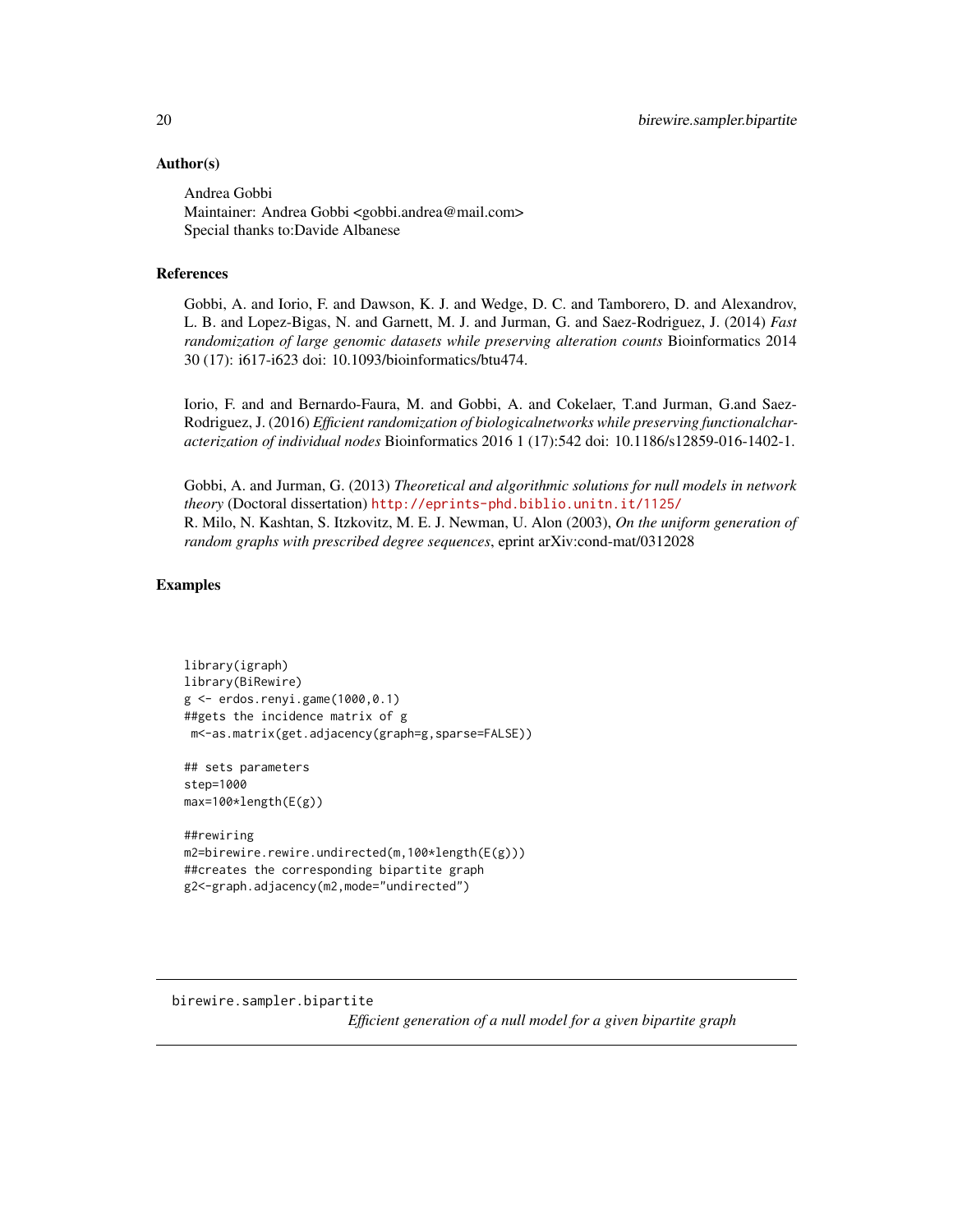# <span id="page-20-0"></span>Description

The routine samples correctly from the null model of a given bipartite graph creating a set of randomized version of the initial bipartite graph.

# Usage

```
birewire.sampler.bipartite(incidence,K,path,max.iter="n", accuracy=0.00005,
verbose=TRUE,MAXITER_MUL=10,exact=FALSE,write.sparse=TRUE)
```
#### Arguments

| incidence    | Incidence matrix of the initial bipartite graph. Since 3.6.0 this matrix can contain<br>also NAs and the position of such entries will be preserved by the SA;                                                                                                                                                                                                                                                                                                                                                                                                                         |
|--------------|----------------------------------------------------------------------------------------------------------------------------------------------------------------------------------------------------------------------------------------------------------------------------------------------------------------------------------------------------------------------------------------------------------------------------------------------------------------------------------------------------------------------------------------------------------------------------------------|
| К            | The number of networks that has to be generated;                                                                                                                                                                                                                                                                                                                                                                                                                                                                                                                                       |
| path         | The directory in which the routine stores the outputs;                                                                                                                                                                                                                                                                                                                                                                                                                                                                                                                                 |
| max.iter     | "n" (default) the number of switching steps to be performed (or if $\textit{exact} = \textit{TRUE}$<br>the number of successful switching steps). If equal to "n" then this number is<br>considered equal to the analytically derived lower bound presented in Gobbi<br><i>et al.</i> (see References): $N = e/2(1-d)\ln((e-de)/\delta)$ if exact is FALSE,<br>$N = e(1-d)/2\ln((e-de)/\delta)$ otherwise, where e is the number of edges<br>of $g$ and $d$ its edge density. This bound is much lower than the empirical one<br>proposed in <i>Milo et al.</i> 2003 (see References); |
| accuracy     | 0.00005 (default) is the desired level of accuracy reflecting the average distance<br>between the Jaccard index at the N-th step and its analytically derived fixed point<br>in terms of fracion of common edges;                                                                                                                                                                                                                                                                                                                                                                      |
| verbose      | TRUE (default). When TRUE a progression bar is printed during computation.                                                                                                                                                                                                                                                                                                                                                                                                                                                                                                             |
| MAXITER_MUL  | 10 (default). If exact==TRUE in order to prevent a possible infinite loop the<br>program stops anyway after MAXITER_MUL*max.iter iterations;                                                                                                                                                                                                                                                                                                                                                                                                                                           |
| exact        | FALSE (default). If TRUE the program performs <i>max.iter</i> swithcing steps, oth-<br>erwise the program will count also the not-performed swithcing steps;                                                                                                                                                                                                                                                                                                                                                                                                                           |
| write.sparse | TRUE (default). If FALSE the table is written as an R data.frame (long time and<br>more space needed)                                                                                                                                                                                                                                                                                                                                                                                                                                                                                  |

# Details

The routine creates, starting from the given path, different subfolders in order to have maximum 1000 files for folder . Moreover the incidence matrices are saved using [write\\_stm\\_CLUTO](#page-0-0) (sparse matrices) that can be loaded using [read\\_stm\\_CLUTO](#page-0-0). The set is generated calling birewire.rewire.bipartite on the last generated graph starting from the input graph.

# Author(s)

Andrea Gobbi: <gobbi.andrea@mail.com>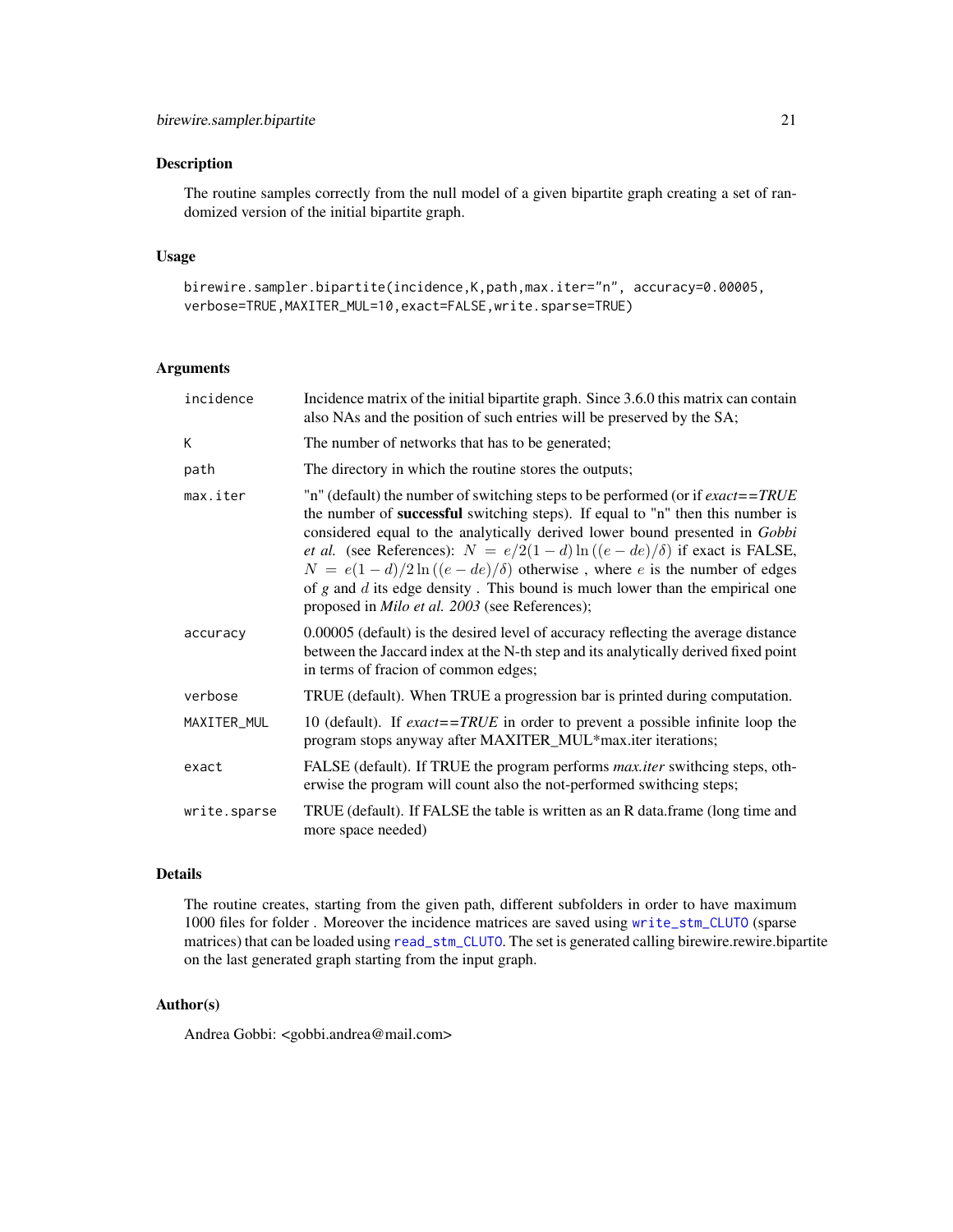#### <span id="page-21-0"></span>References

Gobbi, A. and Iorio, F. and Dawson, K. J. and Wedge, D. C. and Tamborero, D. and Alexandrov, L. B. and Lopez-Bigas, N. and Garnett, M. J. and Jurman, G. and Saez-Rodriguez, J. (2014) *Fast randomization of large genomic datasets while preserving alteration counts* Bioinformatics 2014 30 (17): i617-i623 doi: 10.1093/bioinformatics/btu474.

Iorio, F. and and Bernardo-Faura, M. and Gobbi, A. and Cokelaer, T.and Jurman, G.and Saez-Rodriguez, J. (2016) *Efficient randomization of biologicalnetworks while preserving functionalcharacterization of individual nodes* Bioinformatics 2016 1 (17):542 doi: 10.1186/s12859-016-1402-1.

R. Milo, N. Kashtan, S. Itzkovitz, M. E. J. Newman, U. Alon (2003), *On the uniform generation of random graphs with prescribed degree sequences*, eprint arXiv:cond-mat/0312028

<span id="page-21-1"></span>birewire.sampler.dsg *Efficient generation of a null model for a given dsg.*

#### Description

Efficient generation of a null model for a given dsg. The routine samples correctly from the null model of a given dsg creating a set of randomized dsgs.

#### Usage

```
birewire.sampler.dsg(dsg,K,path,delimitators=list(negative='-',positive='+'),exact=FALSE,
 verbose=TRUE, max.iter.pos='n',max.iter.neg='n', accuracy=0.00005,MAXITER_MUL=10,check_pos_neg=FAL!
```
#### Arguments

| dsg          | A dsg object: is a list of two incidence matrices (see References), "positive"<br>and "negative", encoding the positive edges and negative edges. This list can be<br>obtained reading a SIF file using birewire. load. dsg function and converting<br>the resulting dataframe using birewire. induced. bipartite.                                                                                                                                                                                                                                                                                       |
|--------------|----------------------------------------------------------------------------------------------------------------------------------------------------------------------------------------------------------------------------------------------------------------------------------------------------------------------------------------------------------------------------------------------------------------------------------------------------------------------------------------------------------------------------------------------------------------------------------------------------------|
| max.iter.pos | "n" (default) the number of switching steps to be performed on the positive part<br>of dsg (or if exact==TRUE the number of <b>successful</b> switching steps). If equal<br>to "n" then this number is considered equal to the analytically derived lower<br>bound presented in Gobbi et al. (see References): $N = e/2(1-d)\ln((e-de)/\delta)$<br>if exact is FALSE, $N = e(1 - d)/2 \ln((e - de)/\delta)$ otherwise, where e is the<br>number of edges of $g$ and $d$ its edge density. This bound is much lower than the<br>empirical one proposed in <i>Milo et al.</i> 2003 (see References);       |
| max.iter.neg | "n" (default) the number of switching steps to be performed on the negative part<br>of dsg (or if exact==TRUE the number of <b>successful</b> switching steps). If equal<br>to "n" then this number is considered equal to the analytically derived lower<br>bound presented in <i>Gobbi et al.</i> (see References): $N = e/2(1-d)\ln((e-de)/\delta)$<br>if exact is FALSE, $N = e(1 - d)/2\ln((e - de)/\delta)$ otherwise, where e is the<br>number of edges of $g$ and $d$ its edge density. This bound is much lower than the<br>empirical one proposed in <i>Milo et al.</i> 2003 (see References); |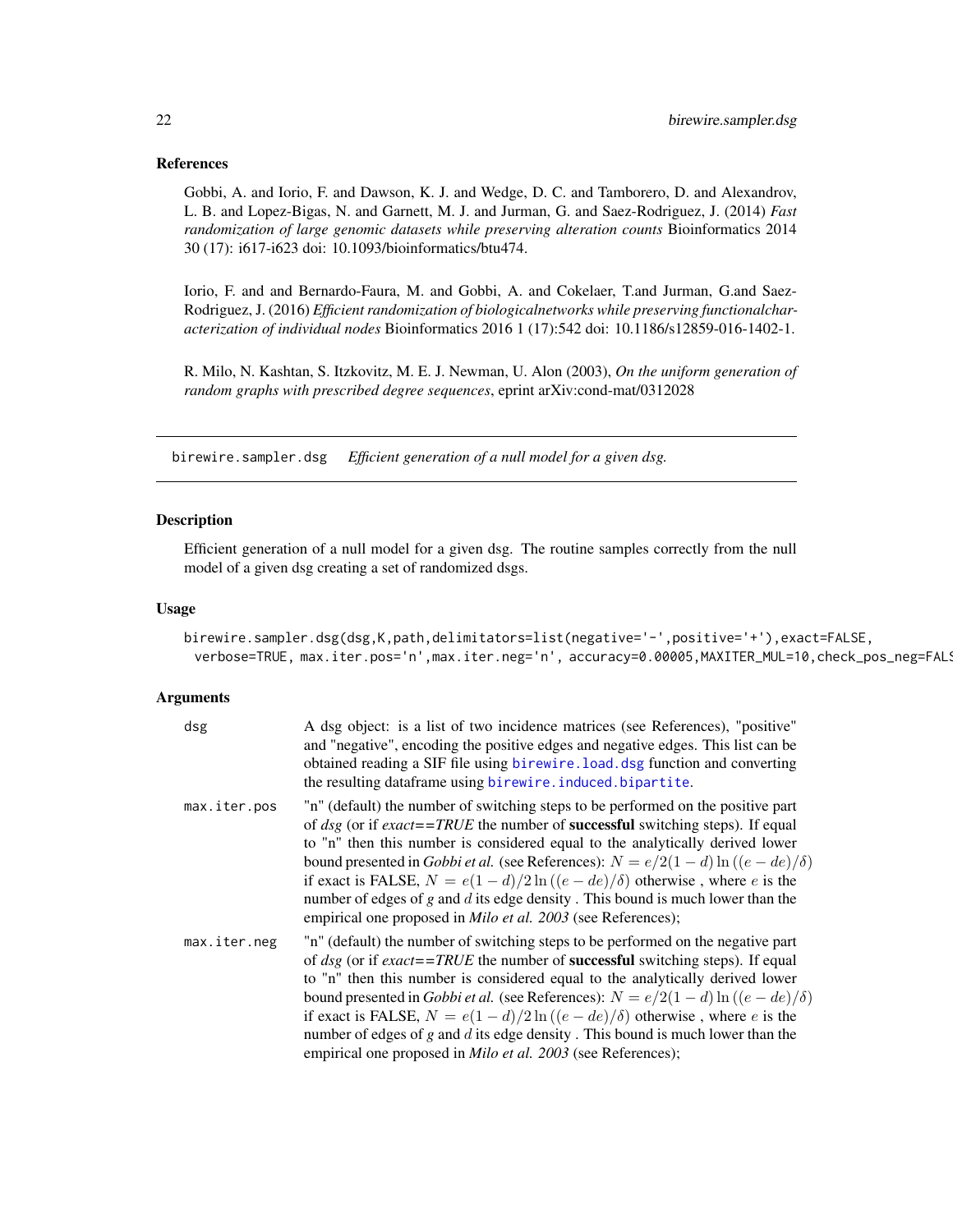<span id="page-22-0"></span>

| accuracy      | 0.00005 (default) is the desired level of accuracy reflecting the average distance<br>between the Jaccard index at the N-th step and its analytically derived fixed point<br>in terms of fracion of common edges; |
|---------------|-------------------------------------------------------------------------------------------------------------------------------------------------------------------------------------------------------------------|
| verbose       | TRUE (default). When TRUE a progression bar is printed during computation.                                                                                                                                        |
| MAXITER_MUL   | 10 (default). If exact==TRUE in order to prevent a possible infinite loop the<br>program stops anyway after MAXITER_MUL*max.iter iterations;                                                                      |
| exact         | FALSE (default). If TRUE the program performs <i>max.iter</i> swithcing steps, oth-<br>erwise the program will count also the not-performed swithcing steps;                                                      |
| path          | The directory in which the routine stores the outputs;                                                                                                                                                            |
| К             | The number of network that has to be generated;                                                                                                                                                                   |
| delimitators  | list(negative='-',positive='+')(default):a list with 'positive' and 'negative' names<br>identifying the character encoding the relation used for writing the ouput with<br>birewire.build.dsg;                    |
| check_pos_neg | FALSE (default) : if true check if there are positive and negative loops in the<br>same arc, if so the routine will not save the dsg and goes on with the marcov<br>chain (it can be slower due to the chekes);   |

# Details

The routine creates, starting from a given path, different subfolders in order to have maximum 1000 files for folder; the SIF files are saved using birewire.write.dsg, an internal routine. The set is generated calling birewire.rewire.dsg on the last generated dsg starting from the input dsg.

#### Author(s)

Andrea Gobbi: <gobbi.andrea@mail.com>

#### References

Iorio, F. and and Bernardo-Faura, M. and Gobbi, A. and Cokelaer, T.and Jurman, G.and Saez-Rodriguez, J. (2016) *Efficient randomization of biologicalnetworks while preserving functionalcharacterization of individual nodes* Bioinformatics 2016 1 (17):542 doi: 10.1186/s12859-016-1402-1.

Gobbi, A. and Iorio, F. and Dawson, K. J. and Wedge, D. C. and Tamborero, D. and Alexandrov, L. B. and Lopez-Bigas, N. and Garnett, M. J. and Jurman, G. and Saez-Rodriguez, J. (2014) *Fast randomization of large genomic datasets while preserving alteration counts* Bioinformatics 2014 30 (17): i617-i623 doi: 10.1093/bioinformatics/btu474.

R. Milo, N. Kashtan, S. Itzkovitz, M. E. J. Newman, U. Alon (2003), *On the uniform generation of random graphs with prescribed degree sequences*, eprint arXiv:cond-mat/0312028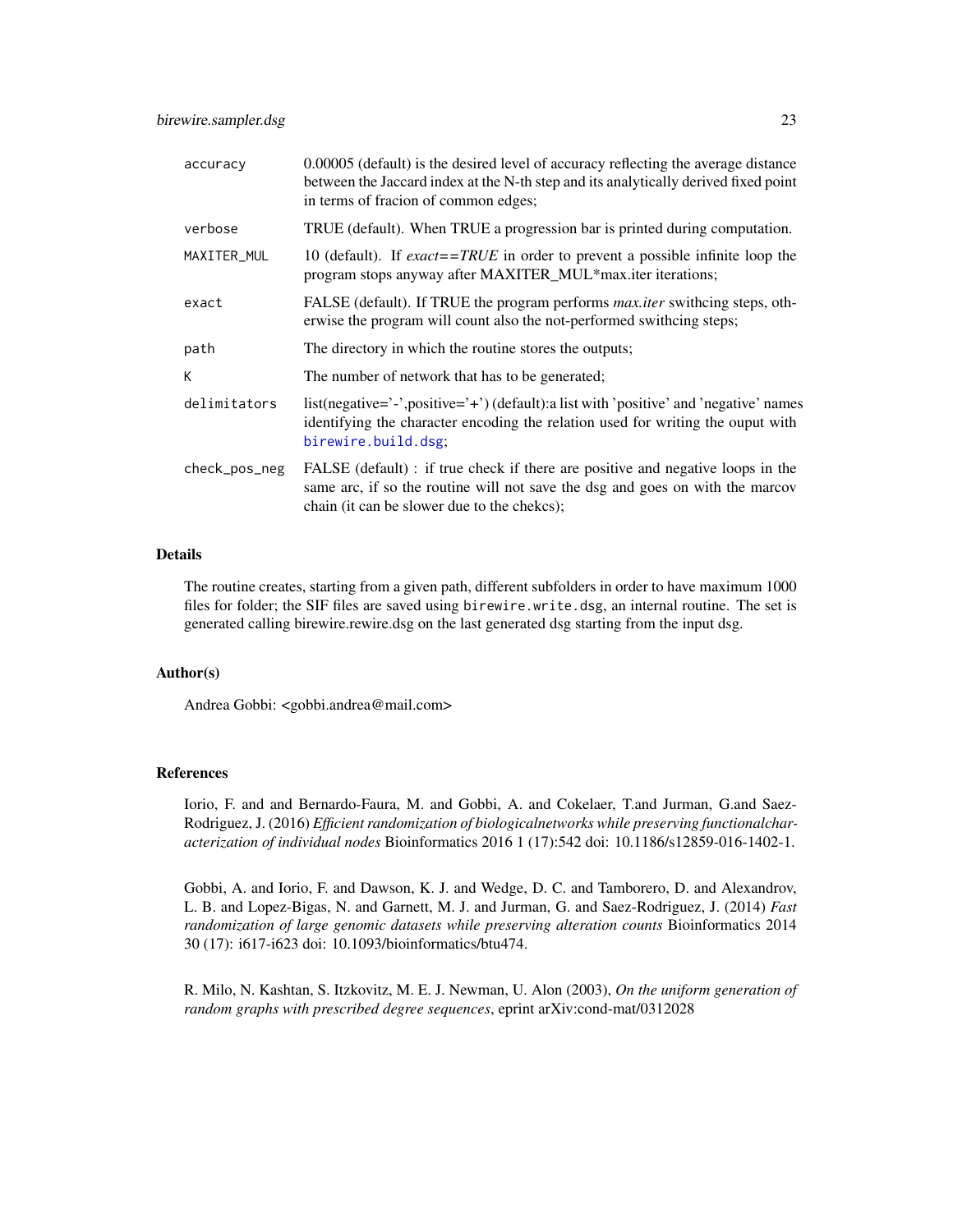```
birewire.sampler.undirected
```
*Efficient generation of a null model for a given undirected graph*

# Description

The routine samples correctly from the null model of a given undirected graph creating a set of randomized version of the initial undirected graph.

#### Usage

```
birewire.sampler.undirected(adjacency,K,path,max.iter="n", accuracy=0.00005,
verbose=TRUE,MAXITER_MUL=10,exact=FALSE,write.sparse=TRUE)
```
# Arguments

| adjacency    | Adjacency matrix of the initial undirected graph. Since 3.6.0 this matrix can<br>contain also NAs and the position of such entries will be preserved by the SA;                                                   |
|--------------|-------------------------------------------------------------------------------------------------------------------------------------------------------------------------------------------------------------------|
| К            | The number of networks that has to be generated;                                                                                                                                                                  |
| path         | The directory in which the routine stores the outputs;                                                                                                                                                            |
| max.iter     | "n" (default) see birewire.rewire.undirected for references                                                                                                                                                       |
| accuracy     | 0.00005 (default) is the desired level of accuracy reflecting the average distance<br>between the Jaccard index at the N-th step and its analytically derived fixed point<br>in terms of fracion of common edges; |
| verbose      | TRUE (default). When TRUE a progression bar is printed during computation.                                                                                                                                        |
| MAXITER_MUL  | 10 (default). If $\text{exact} = \text{TRUE}$ in order to prevent a possible infinite loop the<br>program stops anyway after MAXITER_MUL*max.iter iterations;                                                     |
| exact        | FALSE (default). If TRUE the program performs <i>max.iter</i> swithcing steps, oth-<br>erwise the program will count also the not-performed swithing steps;                                                       |
| write.sparse | TRUE (default). If FALSE the table is written as an R data.frame (long time and<br>more space needed)                                                                                                             |

#### Details

The routine creates, starting from the given path, different subfolders in order to have maximum 1000 files for folder . Moreover the incidence matrices are saved using [write\\_stm\\_CLUTO](#page-0-0) (sparse matrices) that can be loaded using [read\\_stm\\_CLUTO](#page-0-0). The set is generated calling birewire.rewire.undirected on the last generated graph starting from the input graph.

#### Author(s)

Andrea Gobbi: <gobbi.andrea@mail.com>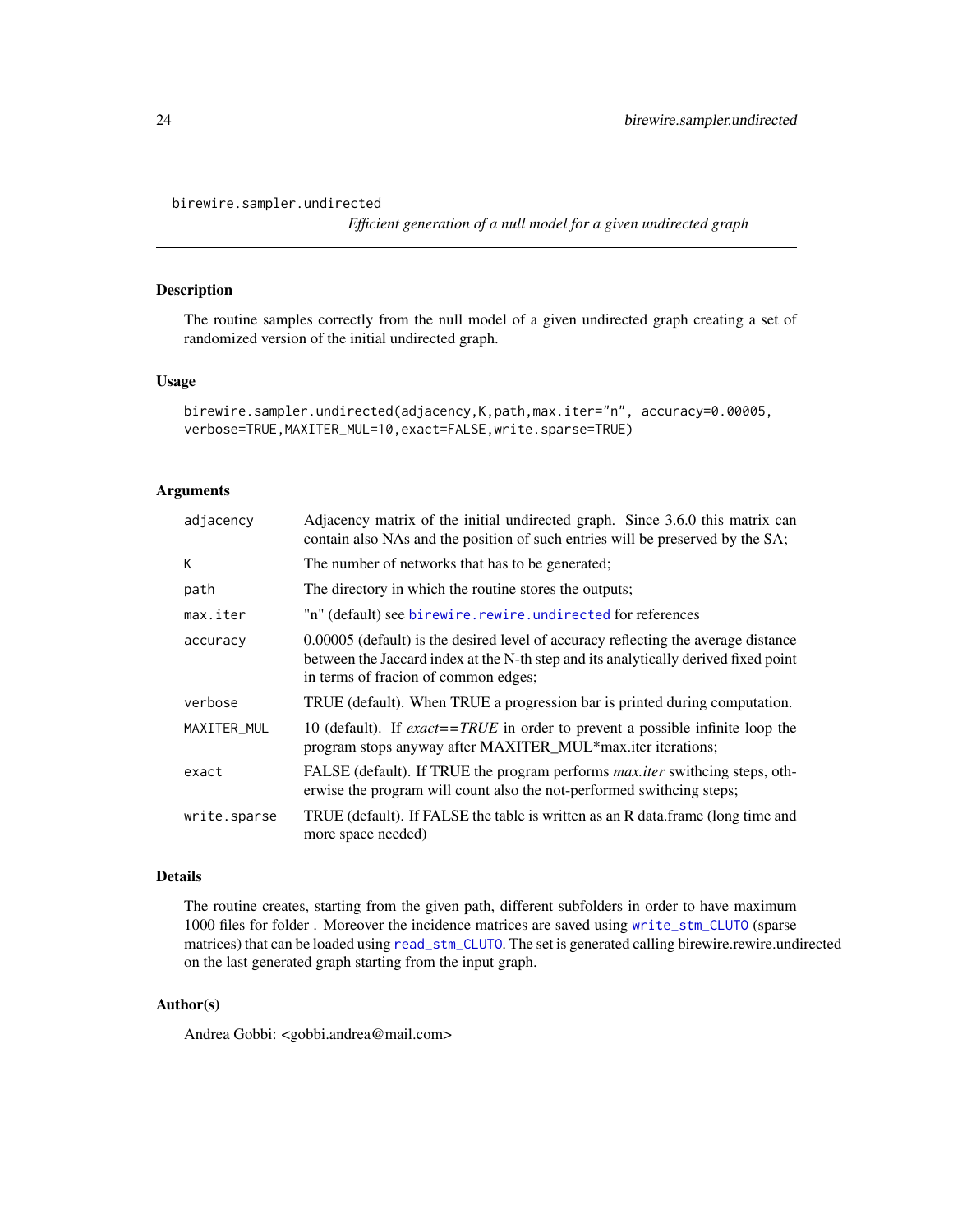#### <span id="page-24-0"></span>References

Gobbi, A. and Iorio, F. and Dawson, K. J. and Wedge, D. C. and Tamborero, D. and Alexandrov, L. B. and Lopez-Bigas, N. and Garnett, M. J. and Jurman, G. and Saez-Rodriguez, J. (2014) *Fast randomization of large genomic datasets while preserving alteration counts* Bioinformatics 2014 30 (17): i617-i623 doi: 10.1093/bioinformatics/btu474.

Iorio, F. and and Bernardo-Faura, M. and Gobbi, A. and Cokelaer, T.and Jurman, G.and Saez-Rodriguez, J. (2016) *Efficient randomization of biologicalnetworks while preserving functionalcharacterization of individual nodes* Bioinformatics 2016 1 (17):542 doi: 10.1186/s12859-016-1402-1.

Gobbi, A. and Jurman, G. (2013) *Theoretical and algorithmic solutions for null models in network theory* (Doctoral dissertation) <http://eprints-phd.biblio.unitn.it/1125/>

R. Milo, N. Kashtan, S. Itzkovitz, M. E. J. Newman, U. Alon (2003), *On the uniform generation of random graphs with prescribed degree sequences*, eprint arXiv:cond-mat/0312028

<span id="page-24-1"></span>birewire.similarity *Compute the Jaccard similarity index between two binary matrices with the same number of non-null entries and the sam row- and column-wise sums.*

#### **Description**

Compute the Jaccard similarity index between two binary matrices with the same number of nonnull entries and the sam row- and column-wise sums. The function accept also two *igraph* objects.

#### Usage

birewire.similarity( m1,m2)

#### Arguments

| m1 | First matrix or graph;  |
|----|-------------------------|
| m2 | Second matrix or graph. |

#### Details

The Jaccard index between two sets *M* and *N* is defined as:

 $|M \cup N|/|M \cap N|$ 

With M and N binary matrices, the Jaccard index is computed as:

$$
\frac{\sum N_{i,j} \wedge M_{i,j}}{\sum N_{i,j} \vee M_{i,j}}.
$$

The Jaccard index ranges between 0 and 1 and since 3.6.0 can be computed also among matrix with NAs.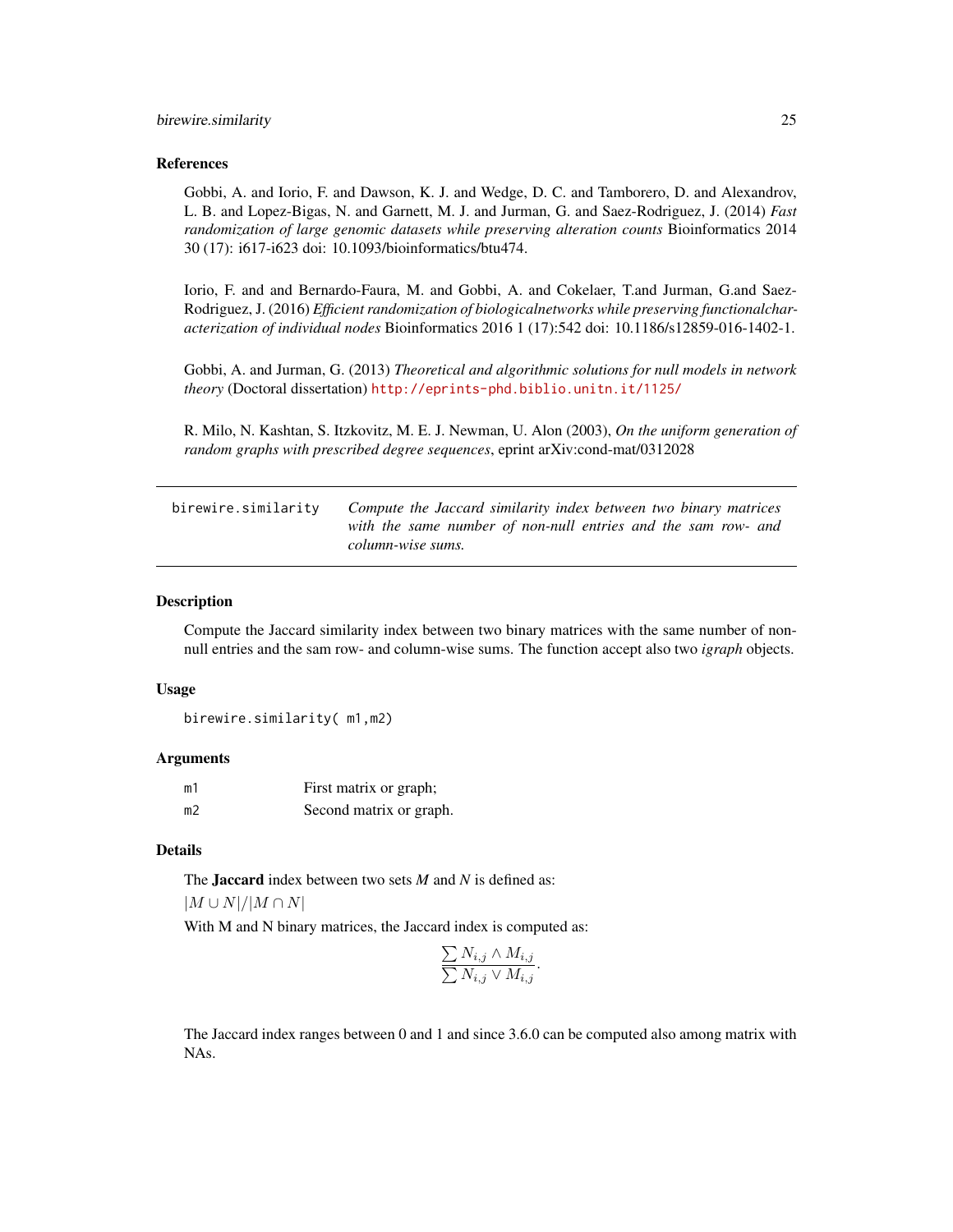# Value

Returns the Jaccard similarity index between the objects.

#### Author(s)

Andrea Gobbi Maintainer: Andrea Gobbi <gobbi.andrea@mail.com>

## Examples

```
library(igraph)
library(BiRewire)
g \leftarrow graph.bipartite( rep(0:1, length=10), c(1:10))g2=birewire.rewire.bipartite(g)
birewire.similarity(get.incidence(g,sparse=FALSE),get.incidence(g2,sparse=FALSE))
birewire.similarity(g,g2)
```
<span id="page-25-1"></span>birewire.similarity.dsg

```
Compute the Jaccard similarity index between dsg.
```
# Description

Compute the Jaccard similarity index between dsg objects described in the same way (matrices of graphs).

# Usage

birewire.similarity.dsg( m1,m2)

# Arguments

| m1 | First dsg;  |
|----|-------------|
| m2 | Second dsg. |

# Details

See [birewire.similarity](#page-24-1) for more details.

# Value

Returns the Jaccard similarity index between the objects.

#### Author(s)

Andrea Gobbi Maintainer: Andrea Gobbi <gobbi.andrea@mail.com>

<span id="page-25-0"></span>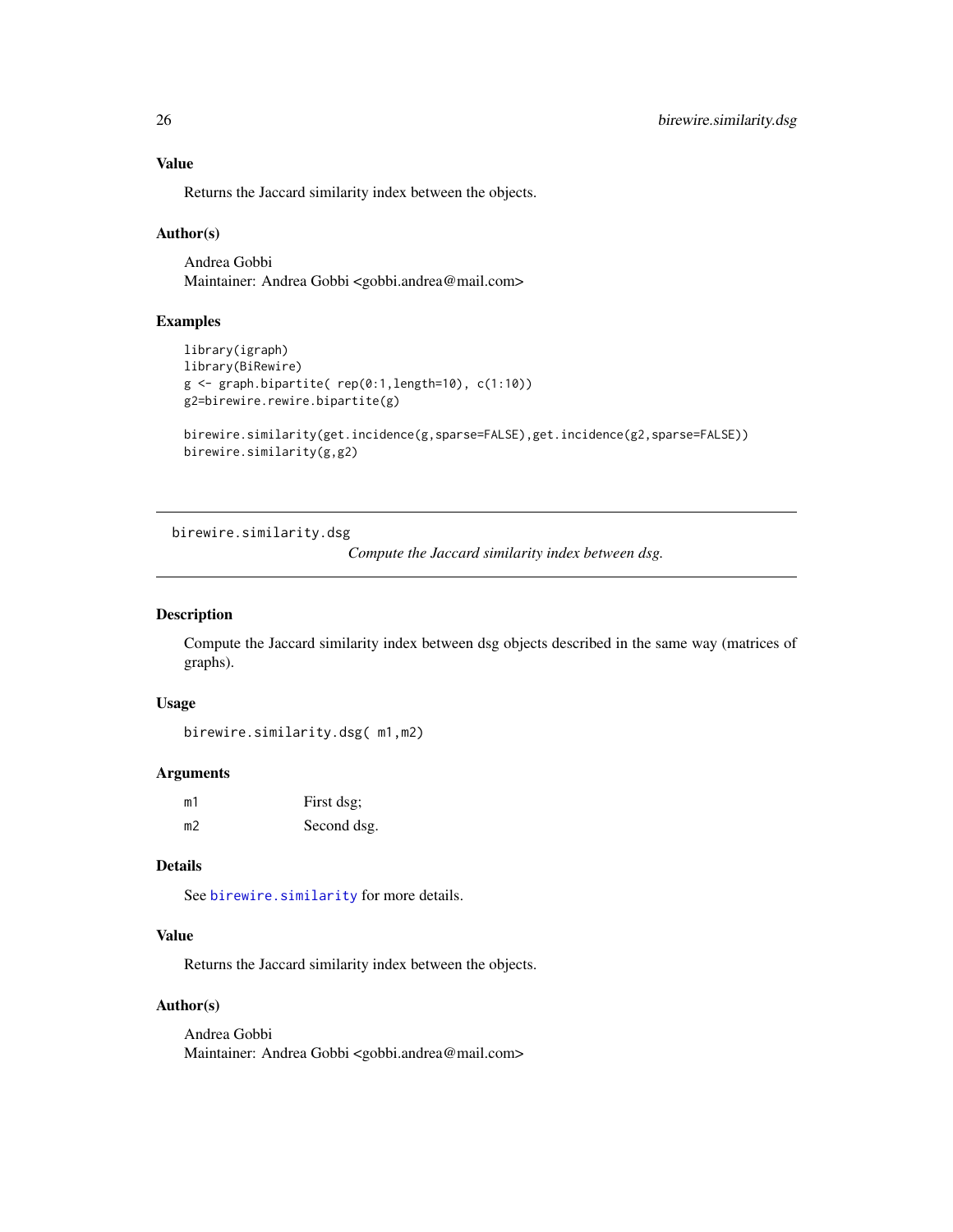# <span id="page-26-0"></span>birewire.slum.to.sparseMatrix 27

#### Examples

```
library(BiRewire)
data(test_dsg)
dsg <- birewire.induced.bipartite(test_dsg,sparse=FALSE)
birewire.similarity.dsg(dsg,birewire.rewire.dsg(dsg))
dsg <- birewire.induced.bipartite(test_dsg,sparse=TRUE)
birewire.similarity.dsg(dsg,birewire.rewire.dsg(dsg))
```
birewire.slum.to.sparseMatrix

*The function transforms a triplet sparse matrix from slum package to a Matrix sparse matrix.*

#### Description

Transform a triplet sparse matrix from *slum* package to a *Matrix* sparse matrix that can be used by *igraph* for creating a network. This function could be used in order to analyze graphs obtained from samplers routines ([birewire.sampler.undirected](#page-23-1),[birewire.sampler.dsg](#page-21-1) and [birewire.sampler.bipartite](#page-19-1).)

#### Usage

birewire.slum.to.sparseMatrix( simple\_triplet\_matrix\_sparse)

#### Arguments

simple\_triplet\_matrix\_sparse A triplet sparse matrix, usually the object coming from [read\\_stm\\_CLUTO](#page-0-0).

#### Value

Returns an Matrix sparse matrix that could be used for building an [igraph](#page-0-0) graph using [graph.adjacency](#page-0-0).

#### Author(s)

Andrea Gobbi Maintainer: Andrea Gobbi <gobbi.andrea@mail.com>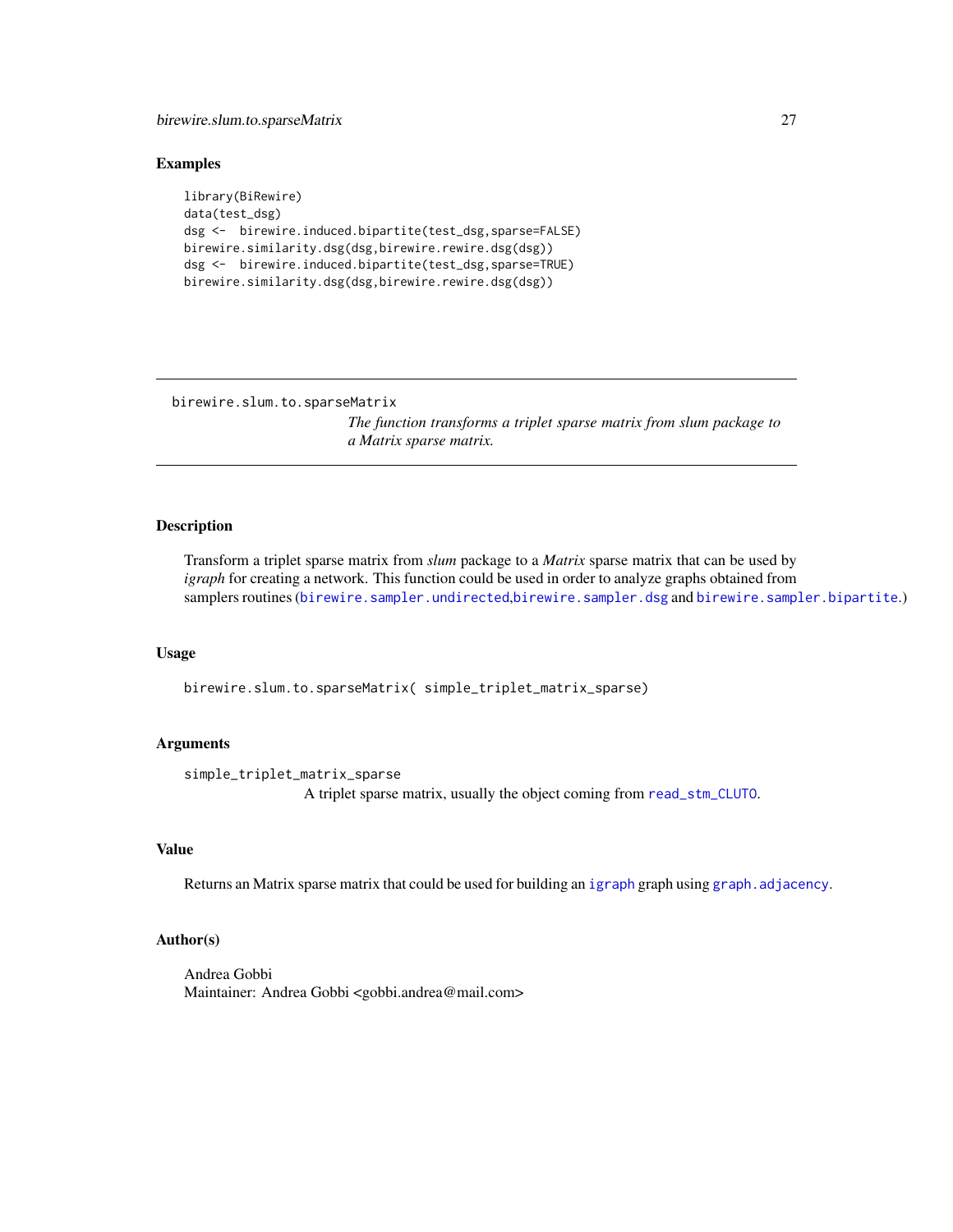#### <span id="page-27-1"></span><span id="page-27-0"></span>birewire.visual.monitoring.bipartite

*Visual monitoring of the Markov chain underlying the SA for directed graphs.*

# Description

This function generates a cascade-sampling from the model at different switching steps given in *sequence*. For each step the routine computes the pairwise Jaccard distance (1-JI) among the samples and perfroms, on the resulting matix, a dimentional scaling reduction (using [Rtsne](#page-0-0)). If *display* is set to *TRUE* the relative plot is displayed.

# Usage

```
birewire.visual.monitoring.bipartite(data,accuracy=0.00005,verbose=FALSE,MAXITER_MUL=10,
  exact=FALSE,n.networks=100,perplexity=15,sequence=c(1,5,100,"n"),ncol=2,
  nrow=length(sequence)/ncol,display=TRUE)
```
# Arguments

| data        | The initial bipartite graph, either an incidence matrix or an <i>igraph</i> bipartite graph<br>object. Since 3.6.0, if the matrix is provided, such matrix can contain also NAs<br>and the position of such entries will be preserved by the SA; |
|-------------|--------------------------------------------------------------------------------------------------------------------------------------------------------------------------------------------------------------------------------------------------|
| accuracy    | 0.00005 (default) is the desired level of accuracy reflecting the average distance<br>between the Jaccard index at the N-th step and its analytically derived fixed point<br>in terms of fracion of common edges;                                |
| verbose     | TRUE (default). When TRUE a progression bar is printed during computation.                                                                                                                                                                       |
| MAXITER_MUL | 10 (default). If <i>exact</i> == <i>TRUE</i> in order to prevent a possible infinite loop the<br>program stops anyway after MAXITER_MUL*max.iter iterations;                                                                                     |
| exact       | FALSE (default). If TRUE the program performs <i>max.iter</i> swithcing steps, oth-<br>erwise the program will count also the not-performed swithcing steps;                                                                                     |
| n.networks  | 100 (default): the number of network generated for each step defined in se-<br>quence;                                                                                                                                                           |
| perplexity  | 15 (default): the value of perplexity passed to the function Rtsne;                                                                                                                                                                              |
| sequence    | $c(1,5,100, "n")$ (default) the sequence of step for wich generating a sampler (seebirewire. sampler. bipar                                                                                                                                      |
| ncol        | 2 (default). The number of column in the plot;                                                                                                                                                                                                   |
| nrow        | length(sequence)/ncol (default). The number of row in the plot;                                                                                                                                                                                  |
| display     | TRUE (default). If TRUE the result is displayed.                                                                                                                                                                                                 |

# Details

For each value *p* in *sequence* (it that can also contain the special character "n", see [birewire.rewire.bipartite](#page-12-1)), the routine generates *n.networks* sampled each *p* SS from the SA initialized with the given *data*. Pariwise distance are computed using the Jaccard distance and the resulting matrix is the input for the dimensional scaling performed by the function [Rtsne](#page-0-0). An explorative plot is displayed if *display* is set to TRUE.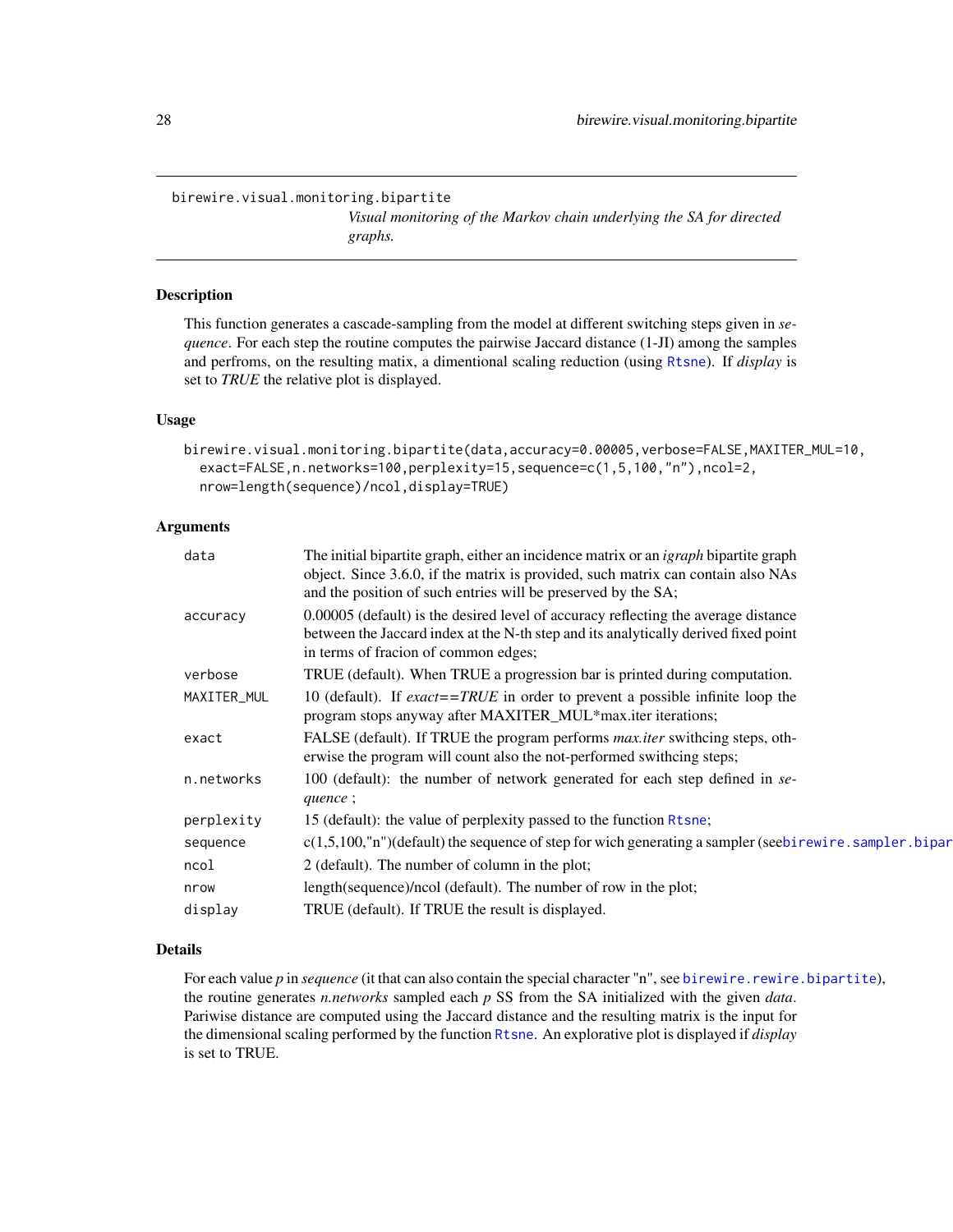#### <span id="page-28-0"></span>Value

A list containing the list containing the distance matrices *dist* and the list containing the tsne results *Rtsne*.

# Author(s)

Andrea Gobbi Maintainer: Andrea Gobbi <gobbi.andrea@mail.com>

# References

Gobbi, A. and Iorio, F. and Dawson, K. J. and Wedge, D. C. and Tamborero, D. and Alexandrov, L. B. and Lopez-Bigas, N. and Garnett, M. J. and Jurman, G. and Saez-Rodriguez, J. (2014) *Fast randomization of large genomic datasets while preserving alteration counts* Bioinformatics 2014 30 (17): i617-i623 doi: 10.1093/bioinformatics/btu474.

Iorio, F. and and Bernardo-Faura, M. and Gobbi, A. and Cokelaer, T.and Jurman, G.and Saez-Rodriguez, J. (2016) *Efficient randomization of biologicalnetworks while preserving functionalcharacterization of individual nodes* Bioinformatics 2016 1 (17):542 doi: 10.1186/s12859-016-1402-1.

Jaccard, P. (1901), *Étude comparative de la distribution florale dans une portion des Alpes et des Jura*, Bulletin de la Société Vaudoise des Sciences Naturelles 37: 547–579.

R. Milo, N. Kashtan, S. Itzkovitz, M. E. J. Newman, U. Alon (2003), *On the uniform generation of random graphs with prescribed degree sequences*, eprint arXiv:cond-mat/0312028

Van der Maaten, L.J.P. and Hinton, G.E. Visualizing High-Dimensional Data Using t-SNE. Journal of Machine Learning Research 9(Nov):2579-2605, 2008

# Examples

```
library(BiRewire)
g \leftarrow graph.bipartite( rep(0:1, length=100), c(1:100))tsne = birewire.visual.monitoring.bipartite(g,display=FALSE,n.networks=10,perplexity=1)
```
birewire.visual.monitoring.dsg

*Visual monitoring of the Markov chain underlying the SA for dsgs.*

#### Description

This function generates a cascade-sampling from the model at different switching steps given in *sequence*. For each step the routine computes the pairwise Jaccard distance (1-JI) among the samples and perfroms, on the resulting matix, a dimentional scaling reduction (using [Rtsne](#page-0-0)). If *display* is set to *TRUE* the relative plot is displayed.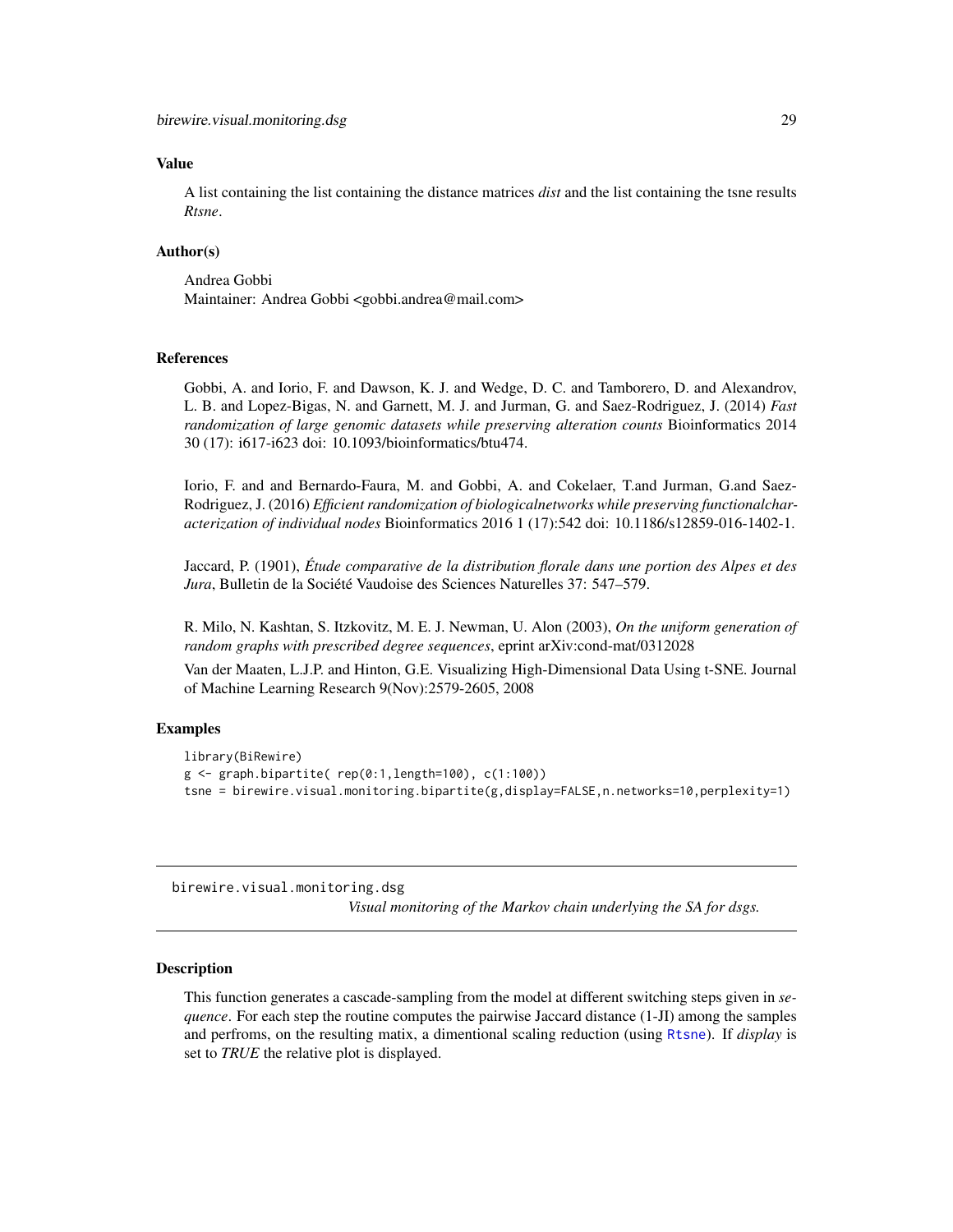# <span id="page-29-0"></span>Usage

birewire.visual.monitoring.dsg(data,accuracy=0.00005,verbose=FALSE,MAXITER\_MUL=10,exact=FALSE,n.net sequence.pos=c(1,5,100,"n"),

sequence.neg=c(1,5,100,"n"),ncol=2,nrow=length(sequence.pos)/ncol,display=TRUE)

# Arguments

| data         | The initial dsg either in matrix or graph formulation 9see birewire. induced. bipartite.                                                                                                                          |
|--------------|-------------------------------------------------------------------------------------------------------------------------------------------------------------------------------------------------------------------|
| accuracy     | 0.00005 (default) is the desired level of accuracy reflecting the average distance<br>between the Jaccard index at the N-th step and its analytically derived fixed point<br>in terms of fracion of common edges; |
| verbose      | TRUE (default). When TRUE a progression bar is printed during computation.                                                                                                                                        |
| MAXITER_MUL  | 10 (default). If exact==TRUE in order to prevent a possible infinite loop the<br>program stops anyway after MAXITER_MUL*max.iter iterations;                                                                      |
| exact        | FALSE (default). If TRUE the program performs <i>max.iter</i> swithcing steps, oth-<br>erwise the program will count also the not-performed swithcing steps;                                                      |
| n.networks   | 100 (default): the number of network generated for each step defined in se-<br>quence;                                                                                                                            |
| perplexity   | 15 (default): the value of perplexity passed to the function Rtsne;                                                                                                                                               |
| sequence.pos | $c(1,5,100,$ "n")(default) the sequence of step for wich generating a sampler (seebirewire. sampler. dsg)<br>for the positive part of <i>data</i>                                                                 |
| sequence.neg | same as <i>sequence.pos</i> but for the negative part                                                                                                                                                             |
| ncol         | 2 (default). The number of column in the plot;                                                                                                                                                                    |
| nrow         | length(sequence)/ncol (default). The number of row in the plot;                                                                                                                                                   |
| display      | TRUE (default). If TRUE the result of tsne is displayed.                                                                                                                                                          |
|              |                                                                                                                                                                                                                   |

# Details

See [birewire.visual.monitoring.bipartite](#page-27-1) for more details.

# Value

A list containing the list containing the distance matrices *dist* and the list containing the tsne results *Rtsne*.

# Author(s)

Andrea Gobbi Maintainer: Andrea Gobbi <gobbi.andrea@mail.com>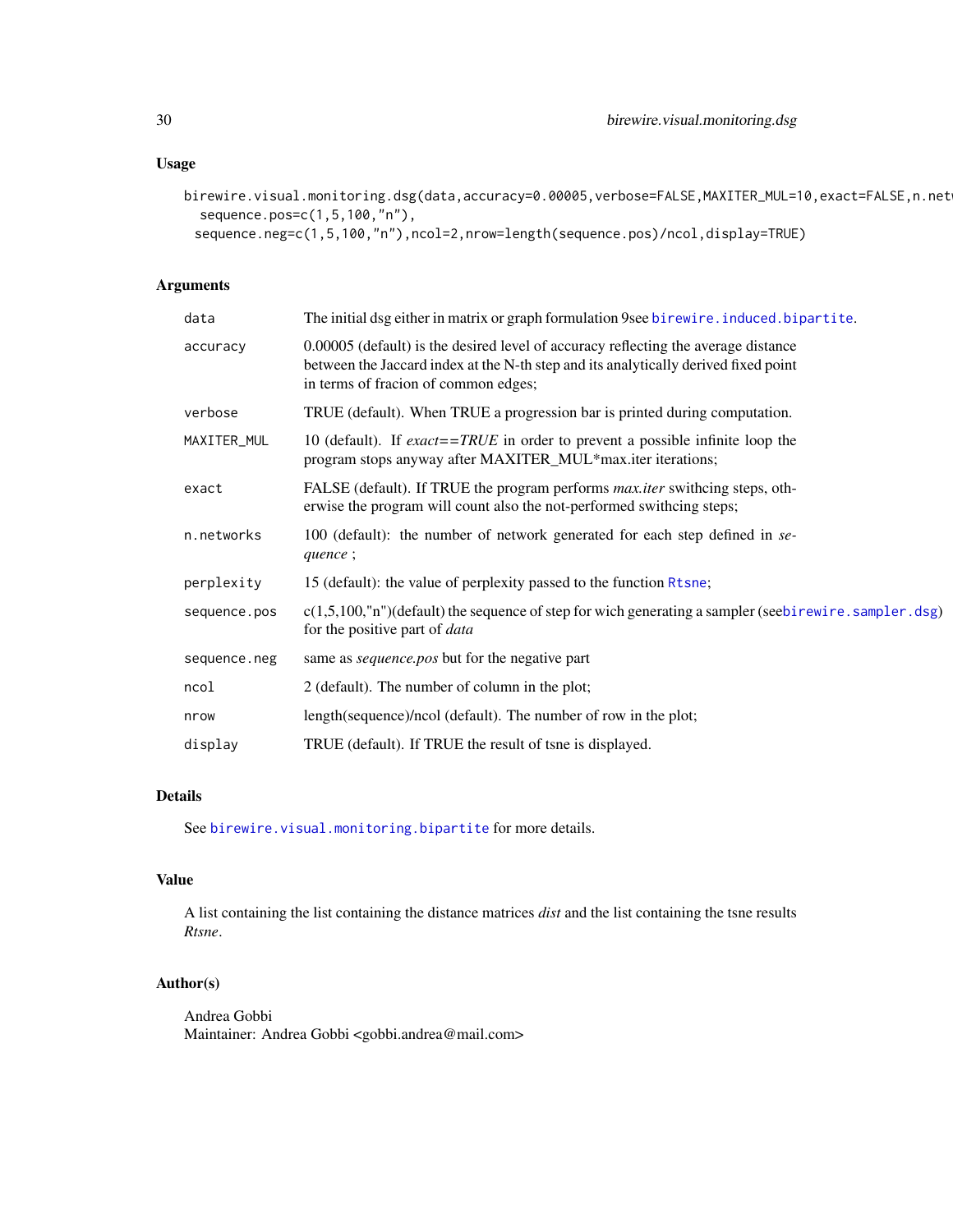#### <span id="page-30-0"></span>References

Iorio, F. and and Bernardo-Faura, M. and Gobbi, A. and Cokelaer, T.and Jurman, G.and Saez-Rodriguez, J. (2016) *Efficient randomization of biologicalnetworks while preserving functionalcharacterization of individual nodes* Bioinformatics 2016 1 (17):542 doi: 10.1186/s12859-016-1402-1.

Gobbi, A. and Iorio, F. and Dawson, K. J. and Wedge, D. C. and Tamborero, D. and Alexandrov, L. B. and Lopez-Bigas, N. and Garnett, M. J. and Jurman, G. and Saez-Rodriguez, J. (2014) *Fast randomization of large genomic datasets while preserving alteration counts* Bioinformatics 2014 30 (17): i617-i623 doi: 10.1093/bioinformatics/btu474.

Jaccard, P. (1901), *Étude comparative de la distribution florale dans une portion des Alpes et des Jura*, Bulletin de la Société Vaudoise des Sciences Naturelles 37: 547–579.

R. Milo, N. Kashtan, S. Itzkovitz, M. E. J. Newman, U. Alon (2003), *On the uniform generation of random graphs with prescribed degree sequences*, eprint arXiv:cond-mat/0312028

Van der Maaten, L.J.P. and Hinton, G.E. Visualizing High-Dimensional Data Using t-SNE. Journal of Machine Learning Research 9(Nov):2579-2605, 2008

#### Examples

```
library(BiRewire)
data(test_dsg)
##bigger dsg
test_dsg_2=test_dsg
test_dsg_2[,1]=paste(test_dsg_2[,1],"_",sep="")
test_dsg_2[,3]=paste(test_dsg_2[,3],"_",sep="")
dsg <- birewire.induced.bipartite(rbind(test_dsg,test_dsg_2),sparse=FALSE)
tsne = birewire.visual.monitoring.dsg(dsg,exact=TRUE,sequence.pos=c(1,2,"n",100),
sequence.neg=c(1,2,"n",60),n.networks=50,perplexity=1)
```
birewire.visual.monitoring.undirected *Visual monitoring of the Markov chain underlying the SA for undirected graphs.*

# Description

This function generates a cascade-sampling from the model at different switching steps given in *sequence*. For each step the routine computes the pairwise Jaccard distance (1-JI) among the samples and perfroms, on the resulting matix, a dimentional scaling reduction (using [Rtsne](#page-0-0)). If *display* is set to *TRUE* the relative plot is displayed.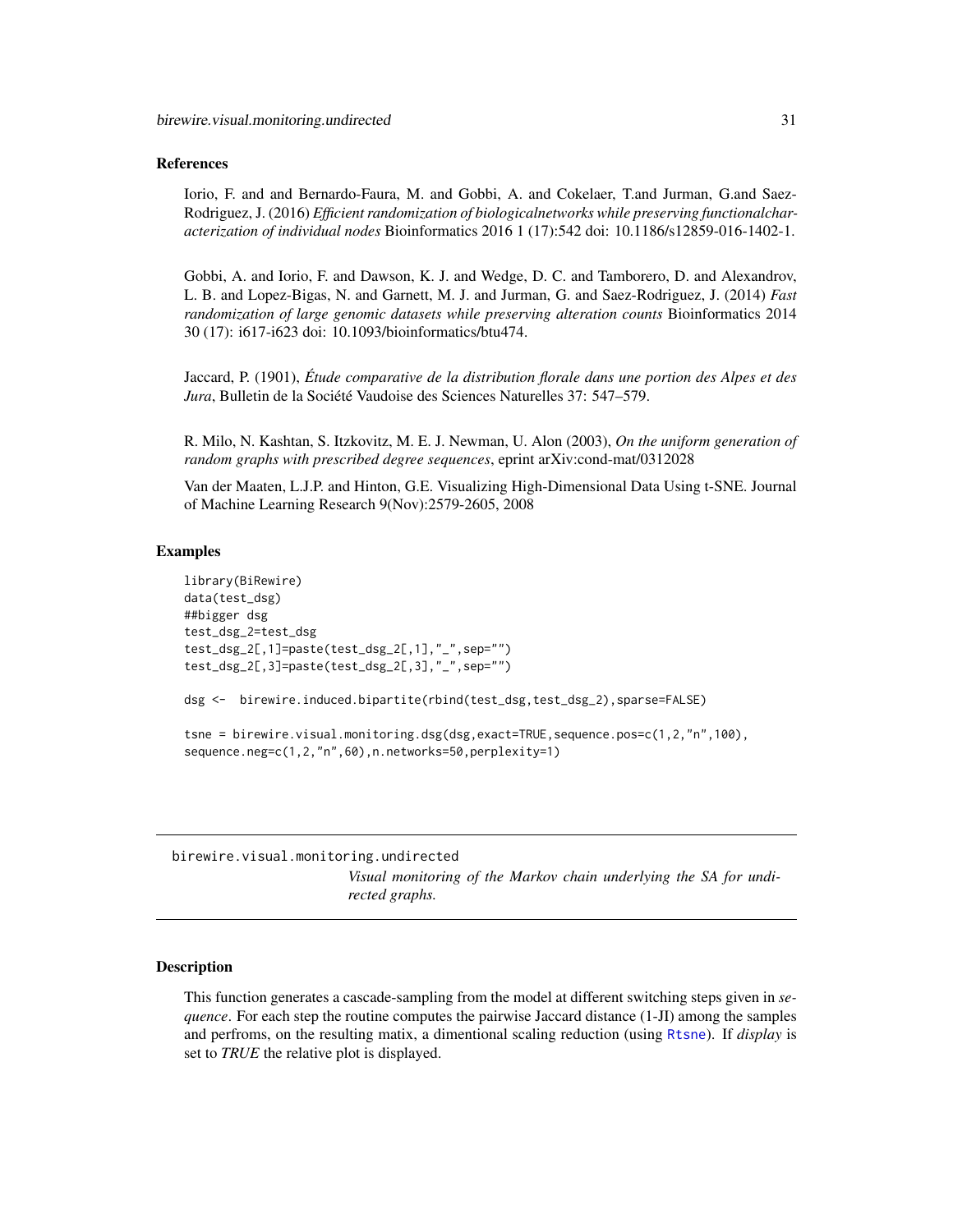#### <span id="page-31-0"></span>Usage

```
birewire.visual.monitoring.undirected(data,accuracy=0.00005,verbose=FALSE,MAXITER_MUL=10,
exact=FALSE,n.networks=100,perplexity=15,sequence=c(1,5,100,"n"),ncol=2,
nrow=length(sequence)/ncol,display=TRUE)
```
# Arguments

| data        | The initial undirected graph, either an adjacency matrix or an <i>igraph</i> undirected<br>graph object. Since 3.6.0, if the matrix is provided, such matrix can contain also<br>NAs and the position of such entries will be preserved by the SA; |
|-------------|----------------------------------------------------------------------------------------------------------------------------------------------------------------------------------------------------------------------------------------------------|
| accuracy    | 0.00005 (default) is the desired level of accuracy reflecting the average distance<br>between the Jaccard index at the N-th step and its analytically derived fixed point<br>in terms of fracion of common edges;                                  |
| verbose     | TRUE (default). When TRUE a progression bar is printed during computation.                                                                                                                                                                         |
| MAXITER_MUL | 10 (default). If $\textit{exact} = \textit{TRUE}$ in order to prevent a possible infinite loop the<br>program stops anyway after MAXITER_MUL*max.iter iterations;                                                                                  |
| exact       | FALSE (default). If TRUE the program performs <i>max.iter</i> swithcing steps, oth-<br>erwise the program will count also the not-performed swithcing steps;                                                                                       |
| n.networks  | 100 (default): the number of network generated for each step defined in se-<br>quence;                                                                                                                                                             |
| perplexity  | 15 (default): the value of perplexity passed to the function Rtsne;                                                                                                                                                                                |
| sequence    | $c(1,5,100, "n")$ (default) the sequence of step for wich generating a sampler (see<br>birewire.sampler.undirected)                                                                                                                                |
| ncol        | 2 (default). The number of column in the plot;                                                                                                                                                                                                     |
| nrow        | length(sequence)/ncol (default). The number of row in the plot;                                                                                                                                                                                    |
| display     | TRUE (default). If TRUE the result of tsne is displayed.                                                                                                                                                                                           |

# Details

For each value *p* in *sequence* (it that can also contain the special character "n", see [birewire.rewire.bipartite](#page-12-1)), the routine generates *n.networks* sampled each *p* SS from the SA initialized with the given *data*. Pariwise distance are computed using the Jaccard distance and the resulting matrix is the input for the dimensional scaling performed by the function [Rtsne](#page-0-0). An explorative plot is displayed if *display* is set to TRUE.

#### Value

A list containing the list containing the distance matrices *dist* and the list containing the tsne results *Rtsne*.

# Author(s)

Andrea Gobbi Maintainer: Andrea Gobbi <gobbi.andrea@mail.com>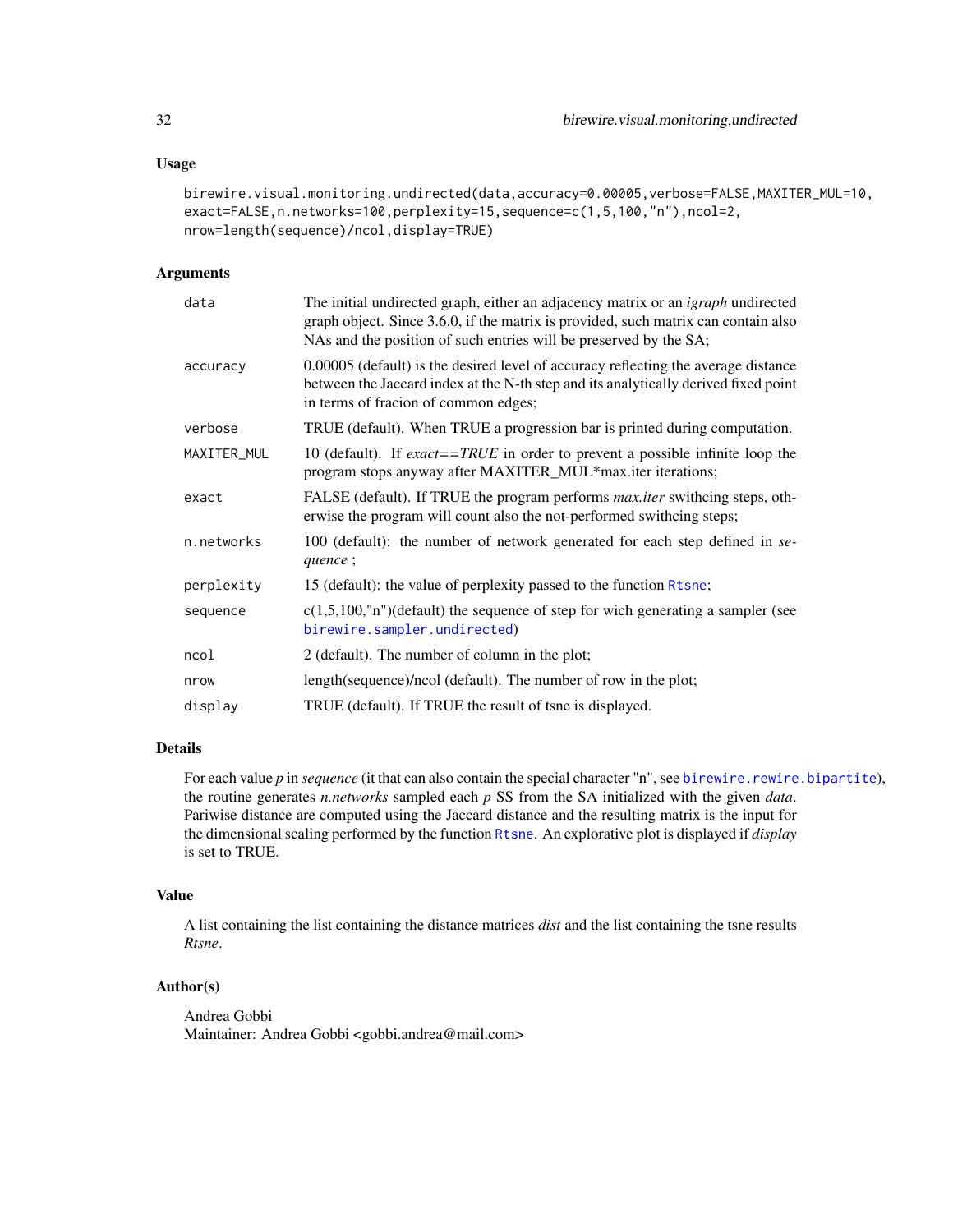#### <span id="page-32-0"></span>References

Gobbi, A. and Iorio, F. and Dawson, K. J. and Wedge, D. C. and Tamborero, D. and Alexandrov, L. B. and Lopez-Bigas, N. and Garnett, M. J. and Jurman, G. and Saez-Rodriguez, J. (2014) *Fast randomization of large genomic datasets while preserving alteration counts* Bioinformatics 2014 30 (17): i617-i623 doi: 10.1093/bioinformatics/btu474.

Iorio, F. and and Bernardo-Faura, M. and Gobbi, A. and Cokelaer, T.and Jurman, G.and Saez-Rodriguez, J. (2016) *Efficient randomization of biologicalnetworks while preserving functionalcharacterization of individual nodes* Bioinformatics 2016 1 (17):542 doi: 10.1186/s12859-016-1402-1.

Jaccard, P. (1901), *Étude comparative de la distribution florale dans une portion des Alpes et des Jura*, Bulletin de la Société Vaudoise des Sciences Naturelles 37: 547–579.

R. Milo, N. Kashtan, S. Itzkovitz, M. E. J. Newman, U. Alon (2003), *On the uniform generation of random graphs with prescribed degree sequences*, eprint arXiv:cond-mat/0312028

Van der Maaten, L.J.P. and Hinton, G.E. Visualizing High-Dimensional Data Using t-SNE. Journal of Machine Learning Research 9(Nov):2579-2605, 2008

#### Examples

```
library(BiRewire)
g <- erdos.renyi.game(1000,0.1)
tsne = birewire.visual.monitoring.undirected(g,display=FALSE,n.networks=10,perplexity=1)
```
BRCA\_binary\_matrix *TCGA Brest Cancer data*

#### Description

Breast cancer samples and their respective mutations downloaded from the Cancer Cancer Genome Atlas (TCGA), used in Gobbi et al.. Germline mutations were filtered out of the list of reported mutations; synonymous mutations and mutations identified as benign and tolerated were also removed from the dataset. The bipartite graph resulting when considering this matrix as an incidence matrix has  $n_r = 757$ ,  $n_c = 9757$ ,  $e = 19758$  for an edge density equal to 0.27%.

# Usage

```
data(BRCA_binary_matrix)
```
#### Source

http://tcga.cancer.gov/dataportal/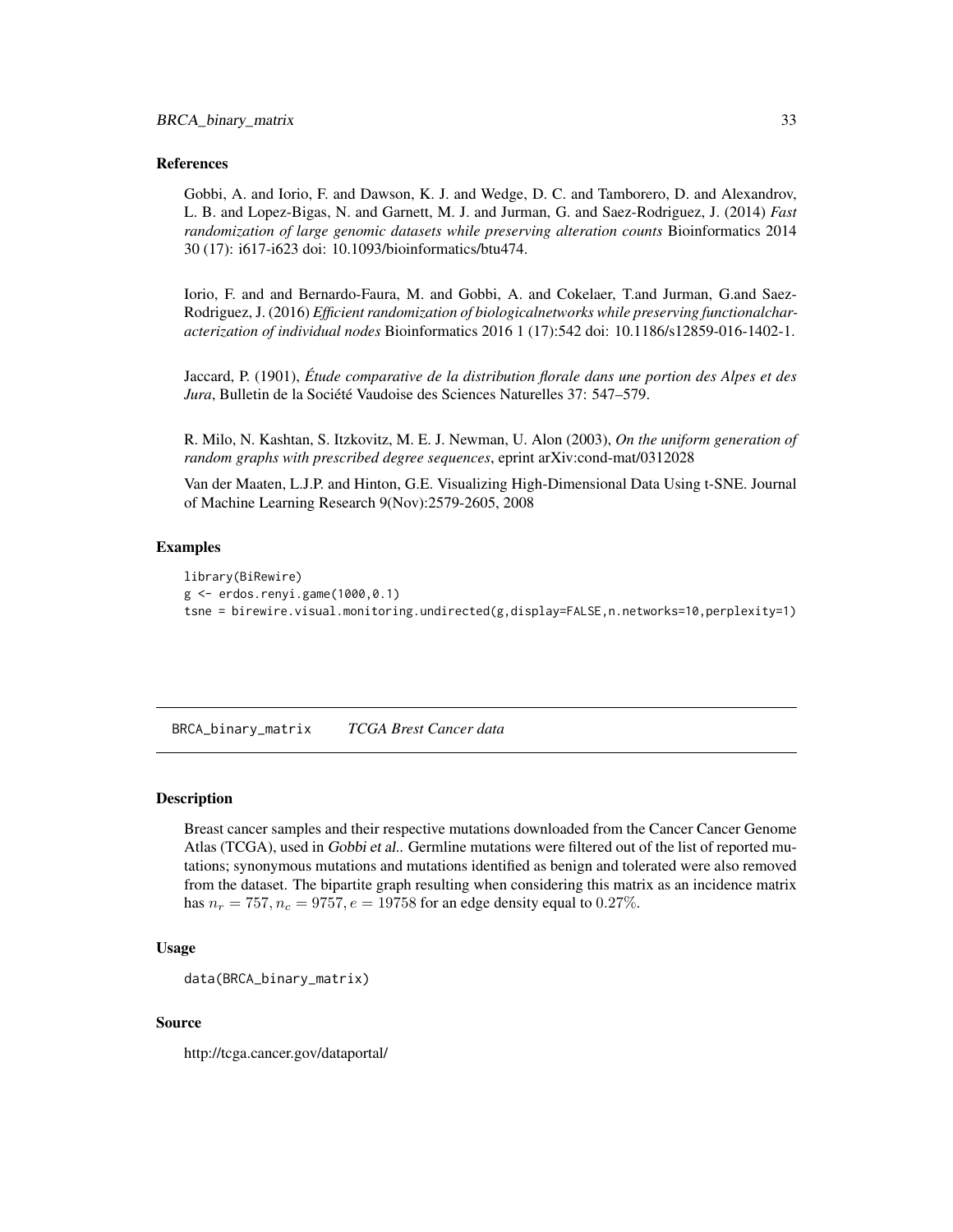# <span id="page-33-0"></span>References

Gobbi, A. and Iorio, F. and Dawson, K. J. and Wedge, D. C. and Tamborero, D. and Alexandrov, L. B. and Lopez-Bigas, N. and Garnett, M. J. and Jurman, G. and Saez-Rodriguez, J. (2014) *Fast randomization of large genomic datasets while preserving alteration counts* Bioinformatics 2014 30 (17): i617-i623 doi: 10.1093/bioinformatics/btu474.

test\_dsg *Tool example of dsg*

# Description

A simple dsg for testing routines.

# Usage

data(test\_dsg)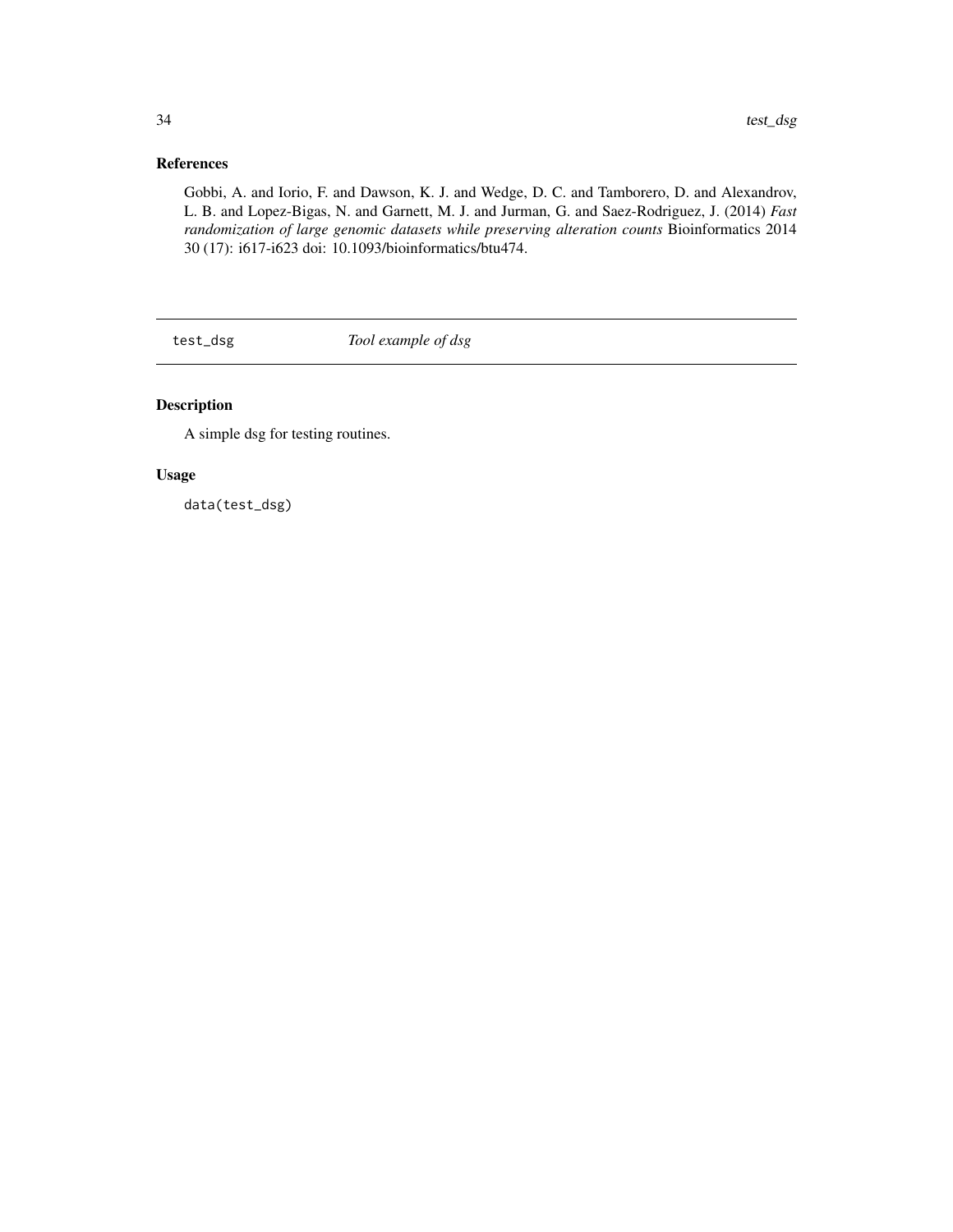# <span id="page-34-0"></span>**Index**

∗ bipartite graph, incidece matrix birewire.bipartite.from.incidence, [10](#page-9-0) ∗ bipartite graph, projection, rewire birewire.rewire.bipartite.and.projections $\mathfrak h$ irewire.analysis.undirected, $8$ [15](#page-14-0) ∗ bipartite graph, rewire birewire.rewire.bipartite, [13](#page-12-0) birewire.sampler.bipartite, [20](#page-19-0) ∗ datasets BRCA\_binary\_matrix, [33](#page-32-0) test\_dsg, [34](#page-33-0) ∗ directed graph, rewire, pathway, signaling birewire.build.dsg, [11](#page-10-0) birewire.induced.bipartite, [12](#page-11-0) birewire.load.dsg, [13](#page-12-0) birewire.rewire.dsg, [17](#page-16-0) birewire.sampler.dsg, [22](#page-21-0) ∗ package BiRewire-package, [2](#page-1-0) ∗ rewire, bipartite graph birewire.analysis.bipartite, [3](#page-2-0) birewire.visual.monitoring.bipartite, [28](#page-27-0) birewire.visual.monitoring.dsg, [29](#page-28-0) birewire.visual.monitoring.undirected, [31](#page-30-0) ∗ rewire, undirected graph birewire.analysis.undirected, [8](#page-7-0) ∗ rewire,dsg birewire.analysis.dsg, [6](#page-5-0) ∗ similarity,jaccard birewire.similarity, [25](#page-24-0) birewire.similarity.dsg, [26](#page-25-0) ∗ slum, Matrix,sparse matrix birewire.slum.to.sparseMatrix, [27](#page-26-0) ∗ undirected graph, rewire birewire.rewire.undirected, [19](#page-18-0) birewire.sampler.undirected, [24](#page-23-0)

BiRewire *(*BiRewire-package*)*, [2](#page-1-0) BiRewire-package, [2](#page-1-0) birewire.analysis.bipartite, [3,](#page-2-0) *[7](#page-6-0)*, *[15,](#page-14-0) [16](#page-15-0)* birewire.analysis.dsg, [6](#page-5-0) birewire.bipartite.from.incidence, [10](#page-9-0) birewire.build.dsg, [11,](#page-10-0) *[12](#page-11-0)*, *[18](#page-17-0)*, *[23](#page-22-0)* birewire.induced.bipartite, *[6](#page-5-0)*, *[11](#page-10-0)*, [12,](#page-11-0) *[13](#page-12-0)*, *[17](#page-16-0)*, *[22](#page-21-0)*, *[30](#page-29-0)* birewire.load.dsg, *[12](#page-11-0)*, [13,](#page-12-0) *[17](#page-16-0)*, *[22](#page-21-0)* birewire.rewire.bipartite, *[6](#page-5-0)*, [13,](#page-12-0) *[18](#page-17-0)*, *[28](#page-27-0)*, *[32](#page-31-0)* birewire.rewire.bipartite.and.projections, [15](#page-14-0) birewire.rewire.dsg, [17](#page-16-0) birewire.rewire.undirected, [19,](#page-18-0) *[24](#page-23-0)* birewire.sampler.bipartite, [20,](#page-19-0) *[27,](#page-26-0) [28](#page-27-0)* birewire.sampler.dsg, [22,](#page-21-0) *[27](#page-26-0)*, *[30](#page-29-0)* birewire.sampler.undirected, [24,](#page-23-0) *[27](#page-26-0)*, *[32](#page-31-0)* birewire.similarity, [25,](#page-24-0) *[26](#page-25-0)* birewire.similarity.dsg, *[7](#page-6-0)*, [26](#page-25-0) birewire.slum.to.sparseMatrix, [27](#page-26-0) birewire.visual.monitoring.bipartite, [28,](#page-27-0) *[30](#page-29-0)* birewire.visual.monitoring.dsg, [29](#page-28-0) birewire.visual.monitoring.undirected, [31](#page-30-0) BRCA\_binary\_matrix, [33](#page-32-0) get.adjacency, *[8](#page-7-0)*, *[19](#page-18-0)* get.incidence, *[4](#page-3-0)*, *[14](#page-13-0)* graph.adjacency, *[27](#page-26-0)* graph.incidence, *[10](#page-9-0)* igraph, *[4](#page-3-0)*, *[6](#page-5-0)*, *[8](#page-7-0)*, *[10](#page-9-0)*, *[12](#page-11-0)*, *[14](#page-13-0)*, *[19](#page-18-0)*, *[27](#page-26-0)* read\_stm\_CLUTO, *[21](#page-20-0)*, *[24](#page-23-0)*, *[27](#page-26-0)* Rtsne, *[28](#page-27-0)[–32](#page-31-0)* test\_dsg, [34](#page-33-0)